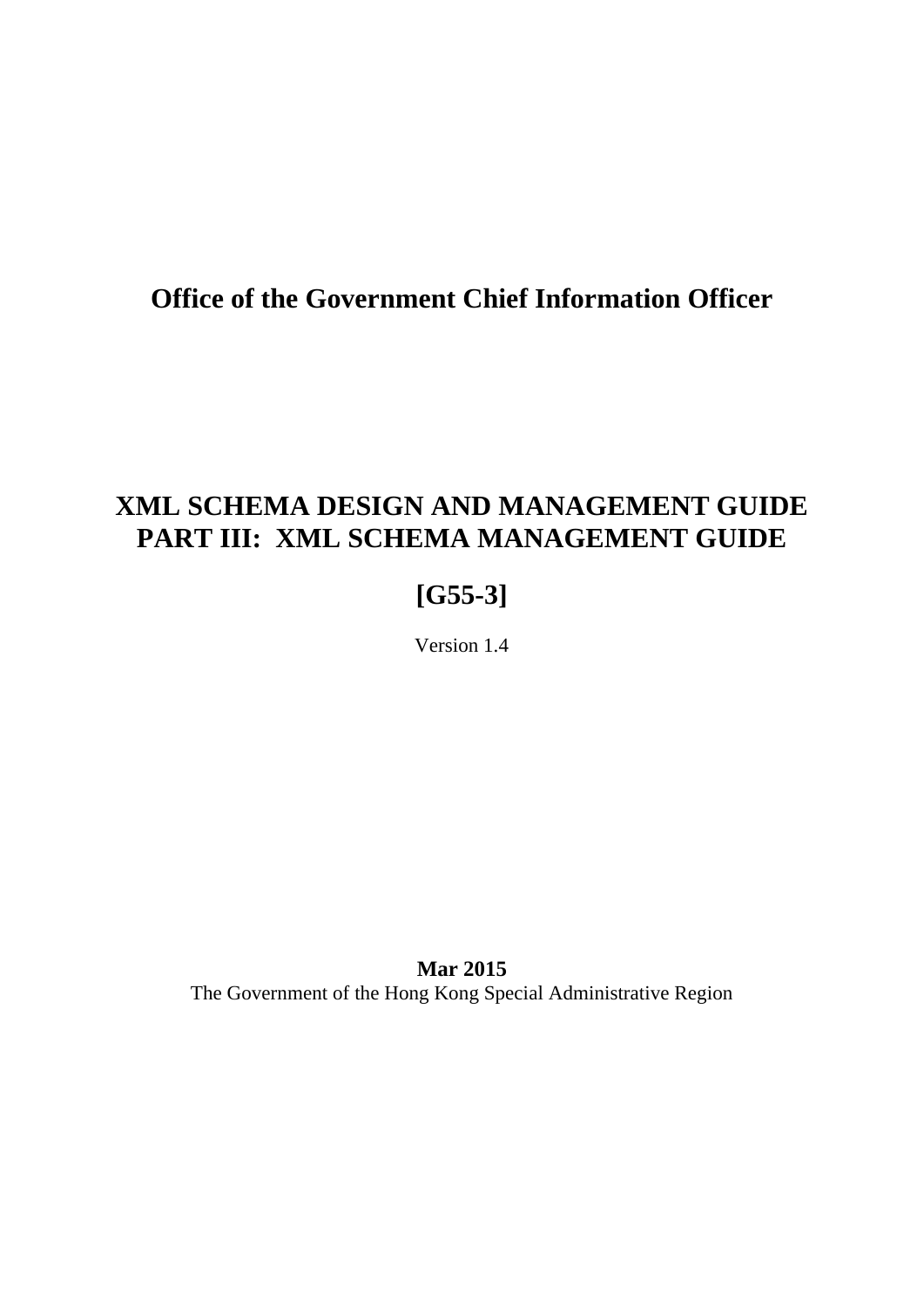|                                     | <b>Distribution of Controlled Copy</b>         |
|-------------------------------------|------------------------------------------------|
| Copy No.                            | Holder                                         |
| $\mathbf{1}$                        | Government-wide Intranet (itginfo.ccgo.hksarg) |
| $\overline{2}$                      | Internet (www.ogcio.gov.hk)                    |
|                                     |                                                |
|                                     |                                                |
|                                     |                                                |
|                                     |                                                |
|                                     |                                                |
|                                     |                                                |
|                                     |                                                |
|                                     |                                                |
|                                     |                                                |
|                                     |                                                |
|                                     |                                                |
|                                     |                                                |
|                                     | Prepared By: XML Coordination Group            |
|                                     |                                                |
| Doc. Effective Date: 1 January 2006 |                                                |
|                                     |                                                |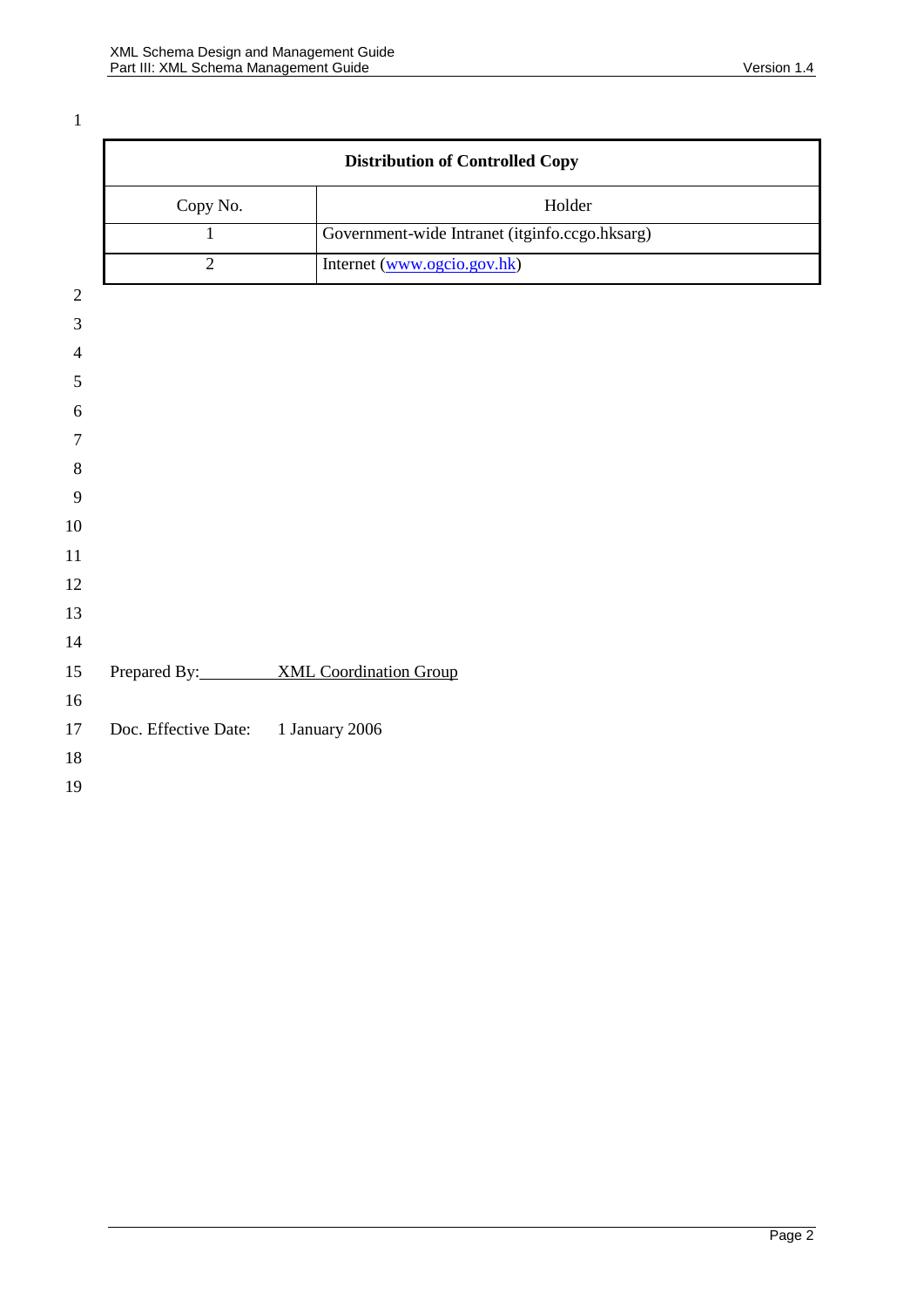|                  | <b>Amendment History</b>                                                                                                                                                            |                      |                    |                 |
|------------------|-------------------------------------------------------------------------------------------------------------------------------------------------------------------------------------|----------------------|--------------------|-----------------|
| Change<br>Number | <b>Revision Description</b>                                                                                                                                                         | Sections<br>Affected | Revision<br>Number | Date            |
|                  | Updates to consultation draft issued in July 2003                                                                                                                                   |                      | 1.0                | $24-Nov-$<br>03 |
| 1.               | Amended that a project team may seek exemption<br>approval from the Project Steering Committee when<br>the joined-up service involves multiple bureaux and<br>departments (B/Ds).   | 2.4                  |                    |                 |
| 2.               | Amended that when a Common Schema is retired,<br>all its versions will be moved to a separate section<br>in the Central Registry.                                                   | 3.1, 3.6             |                    |                 |
| 3.               | Clarified that it is recommended new projects use<br>the latest version of a Common Schema, and the<br>maturity level only applies to that latest version.                          | 3.2, 3.9             |                    |                 |
| 4.               | Added that the review to promote a Common<br>Schema to level 1 would not be triggered until there<br>are more B/Ds that have adopted that Common<br>Schema since the last review.   | 3.2                  |                    |                 |
| 5.               | Emphasized that B/Ds should adopt any suitable<br>Common Schemas, including those at Level 0.                                                                                       | 3.2                  |                    |                 |
| 6.               | Clarified that a B/D may indicate its maturity<br>preference on a Common Schema although it has no<br>immediate need of using the Common Schema.                                    | 3.2                  |                    |                 |
| 7.               | Emphasized that B/Ds can send experienced XML<br>adopters to join XMLCG.                                                                                                            | 3.3.1                |                    |                 |
| 8.               | Section 3.4.3 modified to say that the Common<br>Schema Task Force (CSTF) is responsible for<br>assessing whether a Common Schema can fulfill the<br>specified business requirement | 3.4.3, 3.4.4         |                    |                 |
| 9.               | Emphasized the importance for Project Registries to<br>adopt a common data dictionary format.                                                                                       | 4                    |                    |                 |
| 10.              | Emphasized that B/Ds should share a common<br>culture and vision in relation to Common Schemas<br>and be ready to compromise when trying to agree<br>on Common Schemas.             | 3.5                  |                    |                 |
| 11.              | Clarified that it is not necessary to enhance existing<br>Project Schemas to adopt latest versions of<br>Common Schemas unless there are new business<br>needs.                     | 3.9                  |                    |                 |
| 12.              | Clarified that the Interoperability Framework<br>Standing Office can also initiate a retirement<br>request.                                                                         | 3.6                  |                    |                 |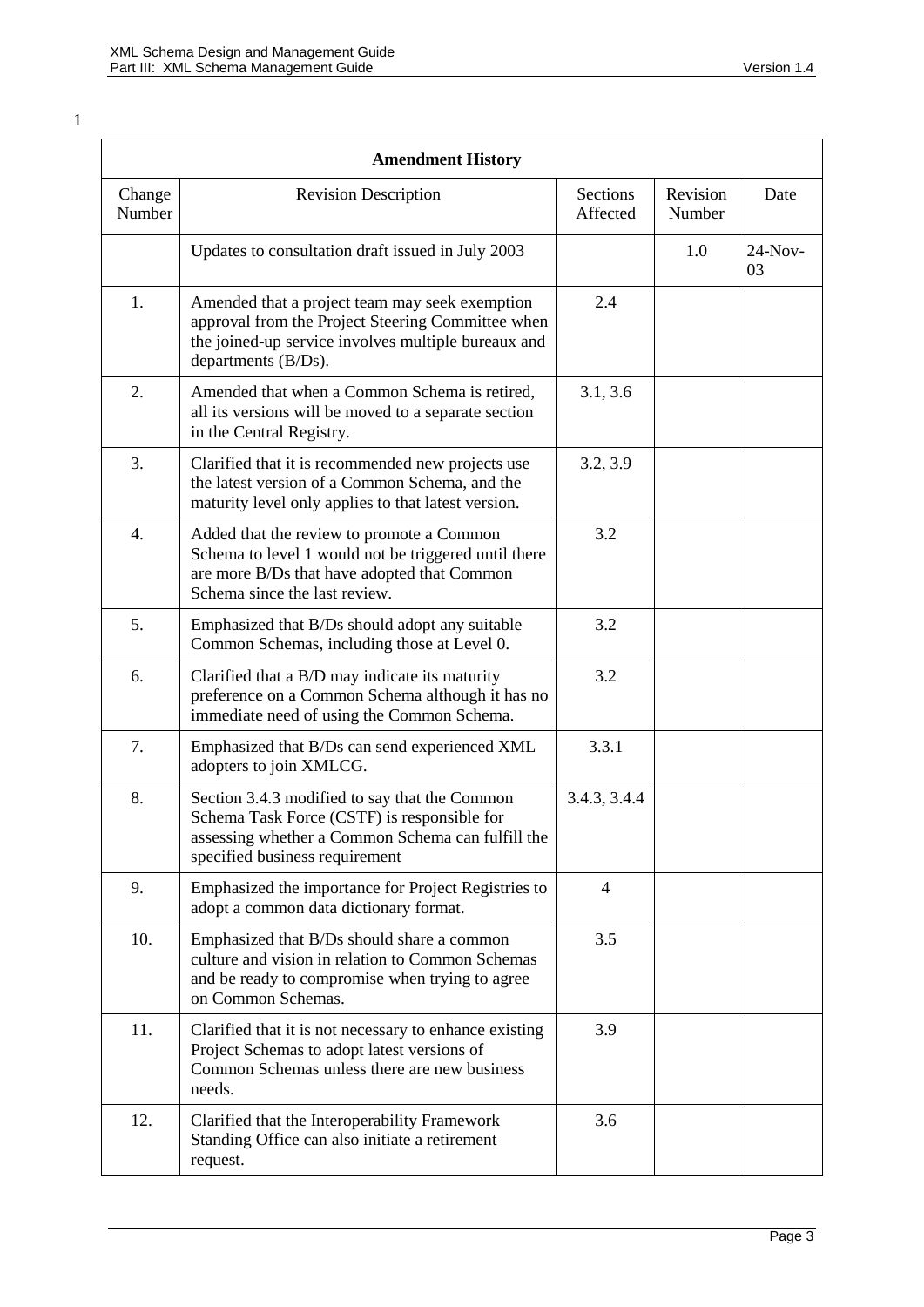| <b>Amendment History</b> |                                                                                                                                                                                 |                             |                    |             |
|--------------------------|---------------------------------------------------------------------------------------------------------------------------------------------------------------------------------|-----------------------------|--------------------|-------------|
| Change<br>Number         | <b>Revision Description</b>                                                                                                                                                     | <b>Sections</b><br>Affected | Revision<br>Number | Date        |
| 13.                      | Emphasized that human judgment is required to<br>determine the relevance of Common Schemas.                                                                                     | 5.4.1                       |                    |             |
|                          | Major updates to version 1.0 issued in November<br>2003                                                                                                                         |                             | 1.1                | $01-Jul-04$ |
| 14.                      | Renamed organization name from ITSD to OGCIO                                                                                                                                    | Whole<br>document           |                    |             |
|                          | Major updates to version 1.1 issued in July 2004                                                                                                                                |                             | 1.2                | $2-Nov-04$  |
| 15.                      | Revised to differentiate the meanings of Common<br>Schema and data element to avoid confusion.                                                                                  | 2.4, 3.2,<br>5.4.1          |                    |             |
| 16.                      | Changed the Common Schema review period from<br>every 6 months to every 6 to 12 months.                                                                                         | 3.1, 3.2,<br>3.8            |                    |             |
| 17.                      | Amended to clarify that only the information model<br>is counted when counting whether a Common<br>Schema is in use.                                                            | 3.2                         |                    |             |
|                          | Major updates to version 1.2 issued in November<br>2004                                                                                                                         |                             | 1.3                | $4-Jan-06$  |
| 18.                      | Minor version number upgraded to 1.3 according to<br>annual review requirement of S&M [G57].                                                                                    | Whole<br>document           |                    |             |
| 19.                      | Minor revision in light of OGCIO Circular No.<br>2/2015 regarding "Structured Systems Analysis and<br>Design Methodology (SSADM)" and "Rapid<br>Application Development (RAD)". |                             | 1.4                | 30-Mar-15   |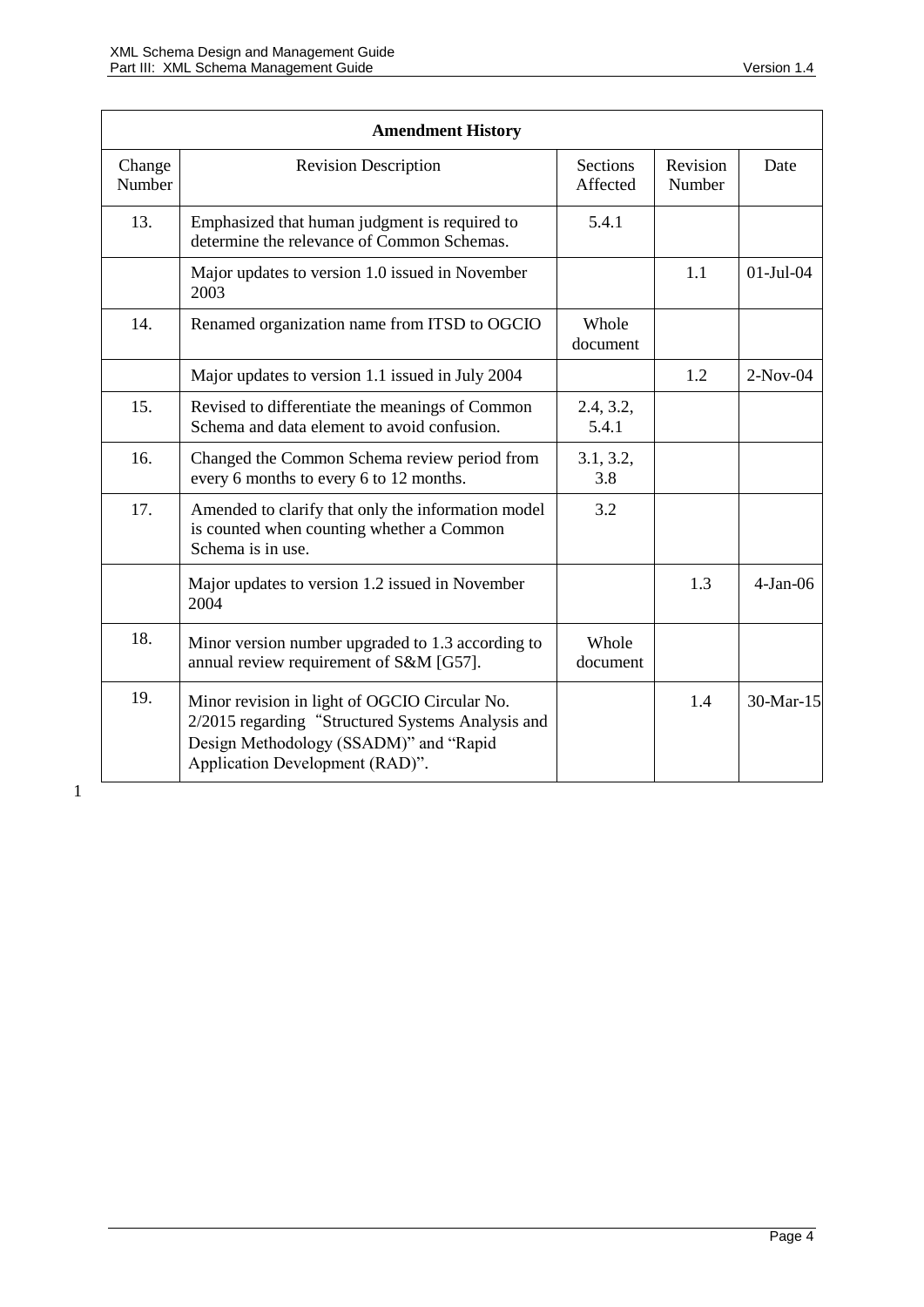# Table of Contents

| 4              | 1.               |                                                                                        |  |
|----------------|------------------|----------------------------------------------------------------------------------------|--|
| 5              | 1.1.             |                                                                                        |  |
| 6              | 1.2.             |                                                                                        |  |
| $\overline{7}$ | 2.               |                                                                                        |  |
| 8<br>9         | 2.1.             | DEVELOPMENT AND USE OF COMMON SCHEMAS AS A MEANS TO ENHANCE DATA INTEROPERABILITY<br>8 |  |
| 10             | 2.2.             |                                                                                        |  |
| 11             | 2.3.             |                                                                                        |  |
| 12             | 2.4.             |                                                                                        |  |
| 13             | 3.               |                                                                                        |  |
| 14             | 3.1.             |                                                                                        |  |
| 15             | 3.2.             |                                                                                        |  |
| 16             | 3.3.             | THE PARTIES INVOLVED IN THE MANAGEMENT OF COMMON SCHEMAS  13                           |  |
| 17             | 3.3.1.           |                                                                                        |  |
| 18             | 3.3.2.           |                                                                                        |  |
| 19             | 3.3.3.           |                                                                                        |  |
| 20             | 3.3.4.           |                                                                                        |  |
| 21             | 3.4.             | HANDLING REQUESTS TO CREATE OR CHANGE A COMMON SCHEMA  16                              |  |
| 22             | 3.4.1.           |                                                                                        |  |
| 23             | 3.4.2.           |                                                                                        |  |
| 24             | 3.4.3.           |                                                                                        |  |
| 25             | 3.4.4.           |                                                                                        |  |
| 26             | 3.4.5.           |                                                                                        |  |
| 27             | 3.4.6.           |                                                                                        |  |
| 28             | 3.5.             |                                                                                        |  |
| 29             | 3.5.1.           |                                                                                        |  |
| 30             | 3.5.2.           |                                                                                        |  |
| 31             | 3.6.             |                                                                                        |  |
| 32             | 3.7.             |                                                                                        |  |
| 33             | 3.8.             |                                                                                        |  |
| 34             | 3.9.             |                                                                                        |  |
| 35             | 3.10.            |                                                                                        |  |
| 36             | $\overline{4}$ . |                                                                                        |  |
| 37             | 5.               |                                                                                        |  |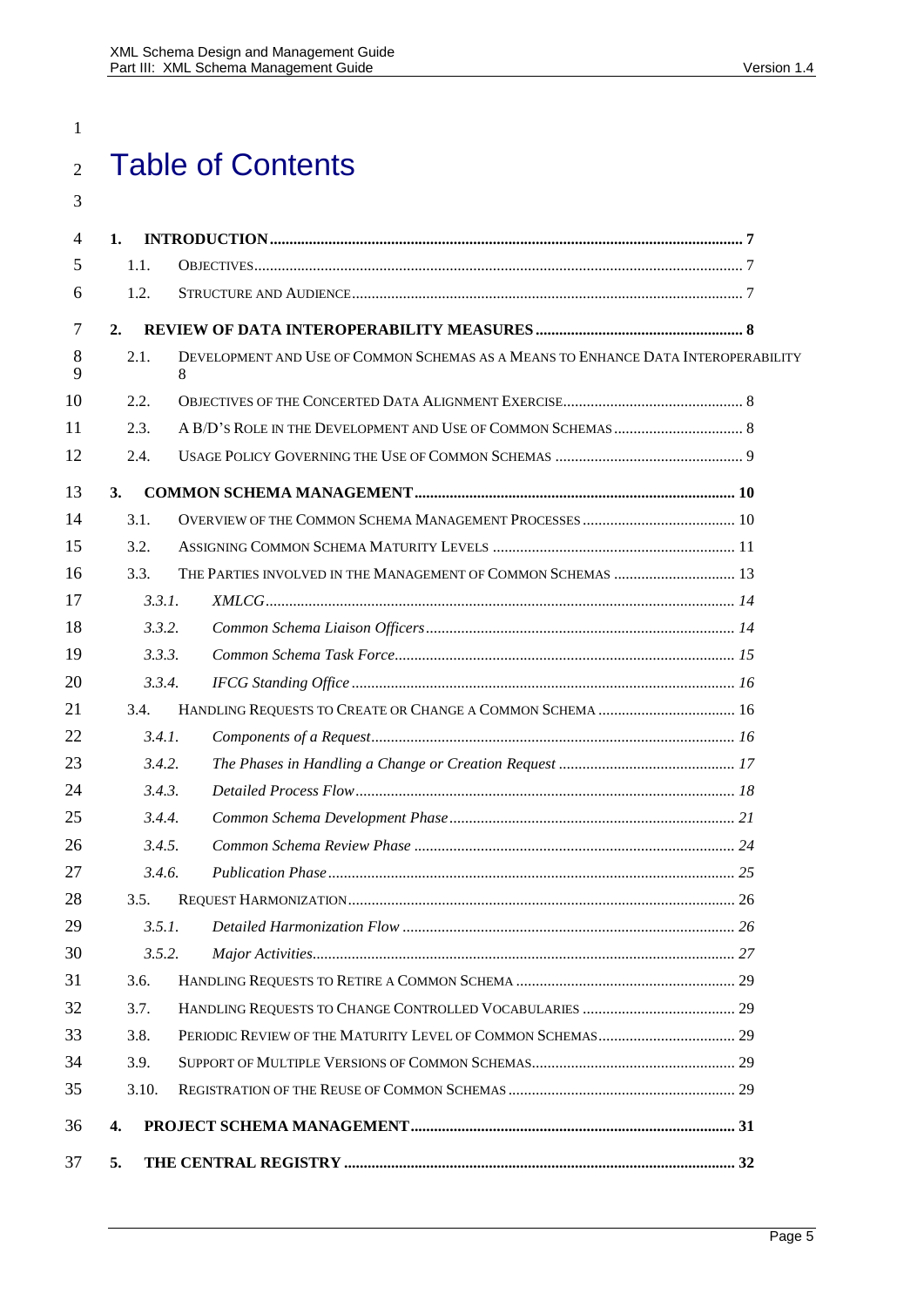| $\mathbf{1}$    | 5.1.   |                                                                                  |  |
|-----------------|--------|----------------------------------------------------------------------------------|--|
| 2               | 52     |                                                                                  |  |
| $\mathbf{3}$    | 5.3.   |                                                                                  |  |
| $\overline{4}$  |        | 5.4. DATA ELEMENT ATTRIBUTES MAINTAINED IN THE COMMON SCHEMA DATA DICTIONARY, 32 |  |
| $5\overline{)}$ | 5.4.1. |                                                                                  |  |
| 6               | 55     |                                                                                  |  |
| $7\overline{ }$ | 5.6.   | INFORMATION MAINTAINED ON CONTROLLED VOCABULARIES / CONTROLLED CODE LISTS 37     |  |
| 8               |        |                                                                                  |  |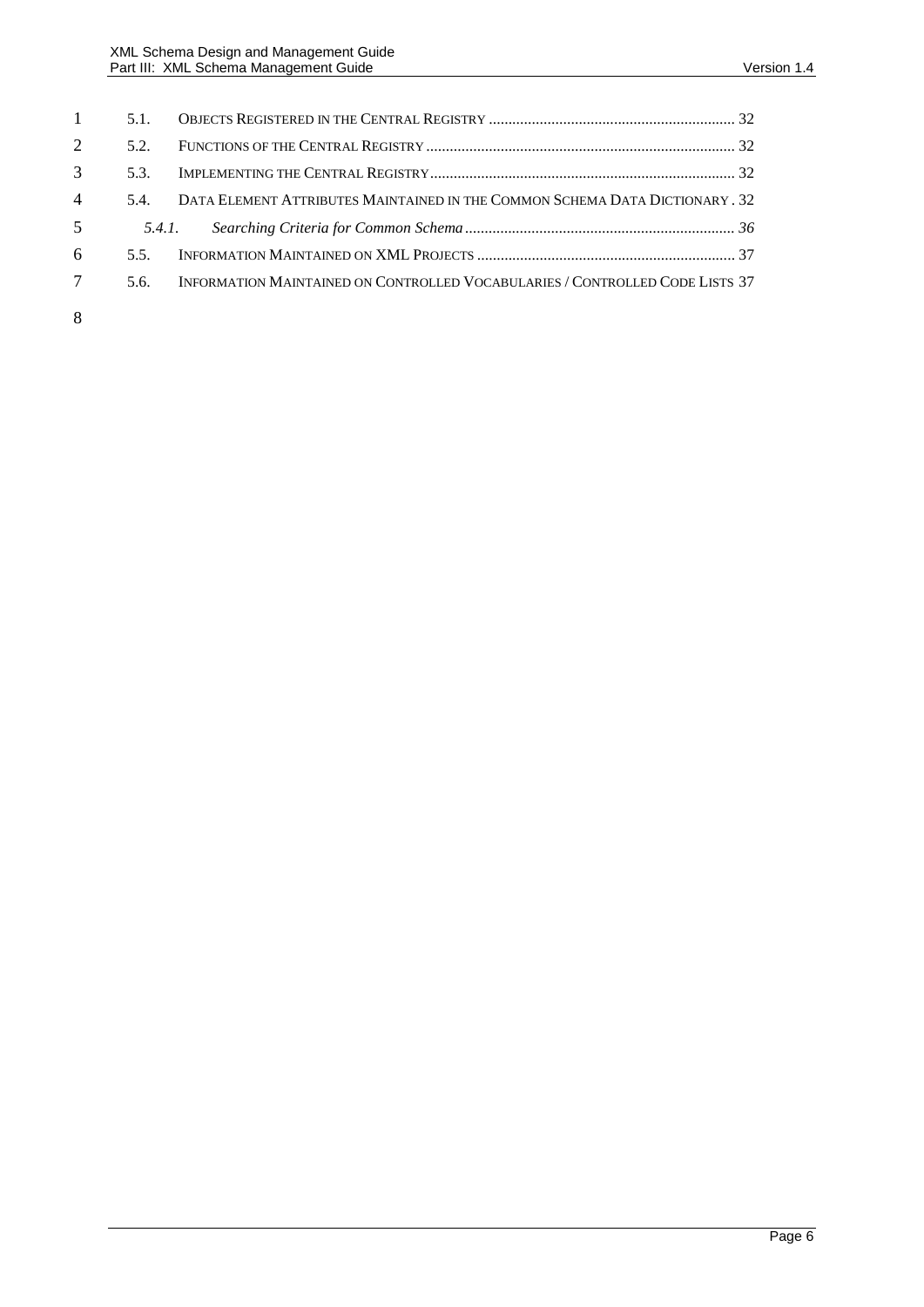## <span id="page-6-0"></span>1. Introduction

#### <span id="page-6-1"></span>**1.1. Objectives**

 As described in Part I of this guide (Overview), project teams implementing joined-up services should adopt industry standards and Common Schemas where applicable, and contribute project-defined data elements that have potential for reuse by other projects for concerted alignment. Project teams are

also encouraged to share Project Schemas among themselves to maximize their reuse.

- This part of the guide describes how data elements that have potential for reuse are aligned
- concertedly to yield Common Schemas. Both the alignment process and the organization that manages the alignment are described.
- This part of the guide also describes some considerations for the management of Project Schemas (and their related controlled vocabularies).
- The registry plays an important role in facilitating the sharing of reusable schemas. A Project Registry
- facilitates the sharing of Project Schemas whereas the Central Registry facilitates the sharing of
- Common Schemas. The last section of this part of the guide describes how Common Schemas (i.e. the
- information models and the corresponding XML Schema Definition (XSD) code of the concertedly
- aligned data elements) and related controlled vocabularies are managed in the Central Registry. A
- similar approach may be adopted for the management of Project Schemas.

#### <span id="page-6-2"></span>**1.2. Structure and Audience**

 The audience of this part of the guide (i.e. part III) is expected to have read part I (Overview) and fully understands the strategy and overall mechanism for enhancing data interoperability.

- Section 2 of this part of the guide reviews the data interoperability measures and proposes a usage
- 22 policy for the Common Schemas. This section should be read by all project teams and all other parties<br>23 involved in the concerted alignment of data elements, namely the Common Schema Liaison Officers.
- involved in the concerted alignment of data elements, namely the Common Schema Liaison Officers,
- the Interoperability Framework Coordination Group (IFCG) Standing Office and the XML
- Coordination Group (XMLCG).
- Section 3 covers how the data elements submitted for concerted alignment are handled. This section
- should be read by all project teams and those parties involved in the concerted alignment of data
- elements. Project teams can get a better understanding of their role as a contributor of reusable data elements.
- Section 4 covers the considerations for managing Project Schemas. This section should be read by all project teams.
- Section 5 describes the Central Registry and should be read by all project teams in order to understand
- how they may best utilize the Central Registry.
-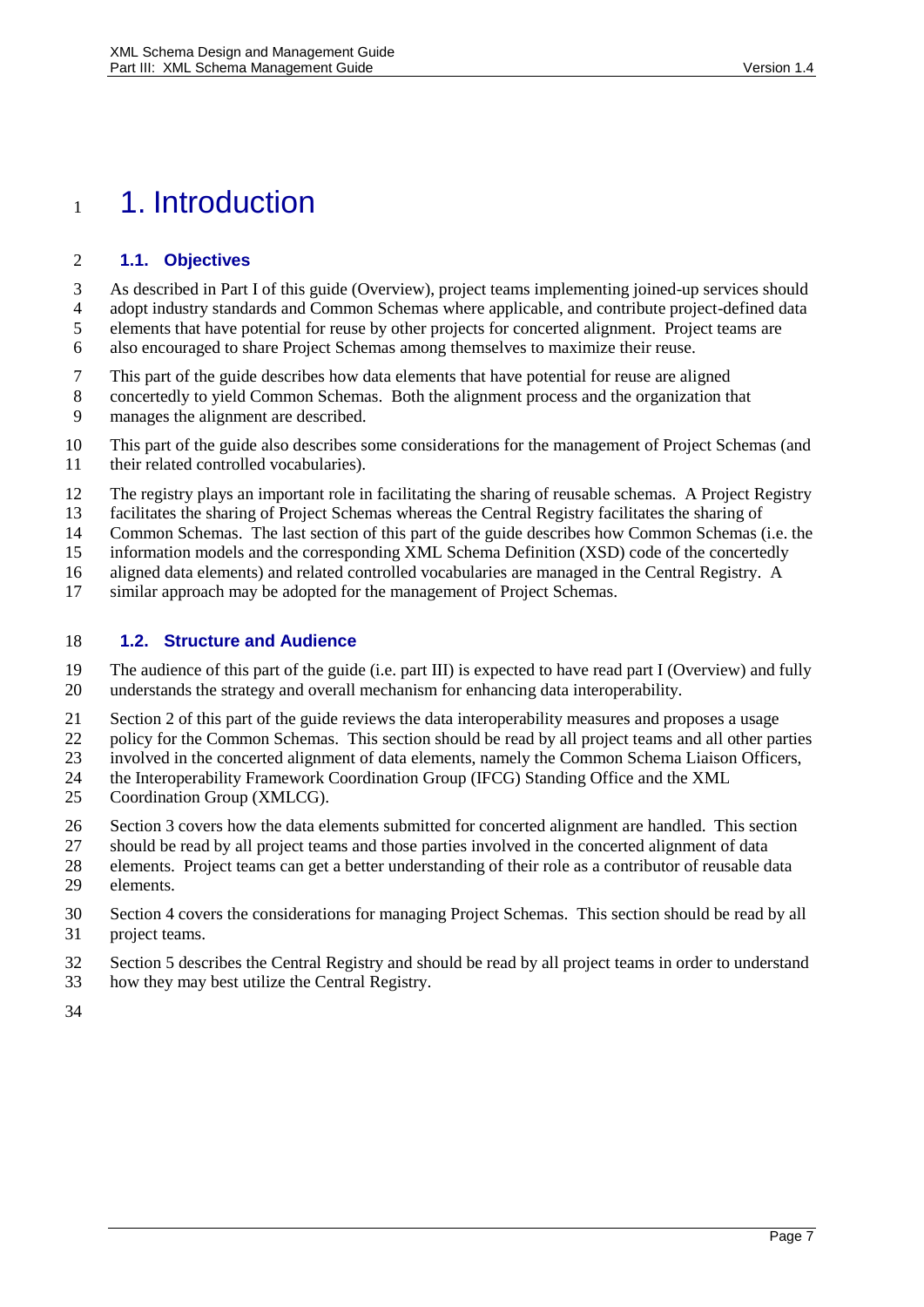## <span id="page-7-0"></span>1 2. Review of Data Interoperability Measures

#### <span id="page-7-1"></span> **2.1. Development and Use of Common Schemas as a Means to Enhance Data Interoperability**

As explained in Part I of this Guide (Overview), data interoperability can be enhanced by **service-**

**wide reuse of information models** where appropriate, and one way to enhance the reusability of

- information models is to **conduct concerted data alignment** for data elements that has potential for reuse across B/Ds.
- The concertedly aligned data elements are then managed in the form of carefully specified information models together with their corresponding XSDs, collectively referred as Common Schemas.

#### <span id="page-7-2"></span>**2.2. Objectives of the Concerted Data Alignment Exercise**

- The objectives of the concerted data alignment exercise is to gain B/Ds' consensus on how specific data elements should be defined and then represented when they are exchanged between B/Ds.
- This representation does not necessarily correspond to how that data element is maintained in a B/D's internal system; it is the representation of a data element that B/Ds agree to :
- generate in the form of (before they send a piece of data to another B/D or external parties); and
- accept in the form of (when they receive a piece of data from another B/D or external parties).
- If the aligned representation does not correspond to how a data element is maintained in a B/D's
- internal system, the B/D would have to perform data conversion between the transmitted data and the
- data maintained in its internal system.

#### <span id="page-7-3"></span>**2.3. A B/D's Role in the Development and Use of Common Schemas**

- A B/D is expected to contribute / cooperate in the following ways :
- **suggest what data elements should be aligned concertedly** : the project teams working for B/Ds are highly recommended to identify from their projects those data elements that have potential for reuse in other projects and submit the information models of these data elements for concerted alignment;
- **provide business requirements during the data alignment process so that the aligned information model can address as many B/D's requirements as possible** : B/Ds are highly recommended to participate directly in the alignment of specific data elements that they intend to use;
- **participate in consensus making bodies to collaboratively derive solutions and resolve conflicts** : B/Ds are highly recommended to nominate Common Schema Liaison Officers to provide requirements and comments during the data alignment process, they should also nominate experienced XML adopters to join the XMLCG to help steer the data alignment processes; and
- **adopt Common Schemas (i.e. the concertedly aligned data elements)** : When the Common Schemas are well established, a B/D should adopt a Common Schema if it can fulfill the project's requirement, taking into consideration the definition, representation, and usage contexts of the Common Schema.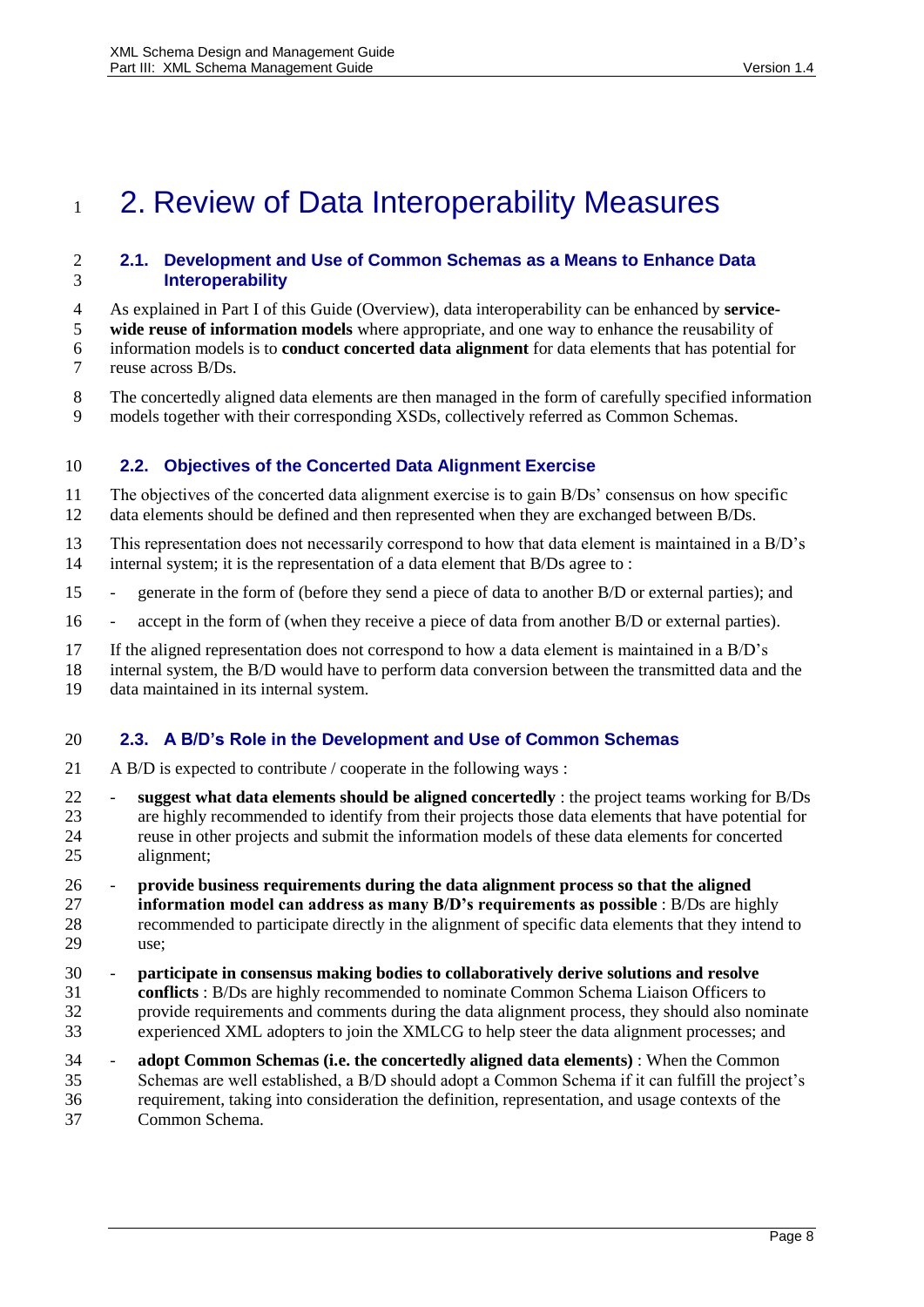#### <span id="page-8-0"></span>**2.4. Usage Policy Governing the Use of Common Schemas**

In principle, B/Ds should adopt the concertedly aligned Common Schemas, where appropriate.

However, the establishment of Common Schemas may take time to evolve and become effective. For

example, the identification of a new Common Schema may induce fine-tuning in the semantic

definition or the content restriction of an existing Common Schema to differentiate the two. The more

Common Schemas we have developed and the more experience we accumulate in the development

and use of Common Schemas, the more effective will we become in enhancing data interoperability.

As we are at an embarking stage of the concerted data alignment exercise, a more flexible Common

Schema usage policy may be more effective in promoting the use of Common Schemas. We can

assign maturity levels to the Common Schemas to indicate their actual or perceived reusability, and

project teams should take this maturity level into consideration when deciding whether to adopt a

Common Schema.

 $\overline{a}$ 

The maturity levels are proposed to be :

 **0 – agreed in principle** : B/Ds have generally agreed on the definition, representation, and usage 15 context<sup>1</sup> of the concerned Common Schema, but among those B/Ds that believe the data element might be applicable to their business, the majority anticipate that they require further investigation

and analysis before adopting the Common Schema

 **1 - recommended for reuse** : B/Ds have generally agreed on the definition, representation, and usage context of the concerned Common Schemas, and among those B/Ds that believe the data element might be applicable to their business, the majority anticipate that they are ready to adopt the concerned data element in most of their future projects

**2 - matured for reuse** : B/Ds have generally agreed on the definition, representation, and usage

 context of the concerned Common Schema, and among those B/Ds that believe the data element might be applicable to their business, the majority anticipate that they are ready to adopt the

concerned Common Schema in most of their future projects. In addition, the concerned Common

Schema has already been used in some projects and the information model of this data element has

remained stable for a certain period.

 The recommended usage policy for Common Schemas is that when project teams implement the information exchange interface between B/Ds or between a B/D and an external party, they are required to adopt matured Common Schemas (i.e. those with maturity level 2) that match with their

project requirements, taking into consideration the definition, representation, and usage context

 associated with the Common Schemas. If a project team decides not to adopt matured Common Schemas whose definition, representation, and usage context match with its project requirement, it is

required to seek exemption approval from the Head of its IT Management Unit (ITMU). In a joined-up

service involving multiple B/Ds, each project team should seek exemption approval from its

corresponding Head of ITMU. Alternatively, if the Project Steering Committee, which comprises

senior technical representatives as well as senior user representatives, of a joined-up project grants

approval for exemption, then individual project teams need not seek exemption approval separately.

Nevertheless, the project teams should report the approved exemption to the IFCG Standing Office.

This arrangement is consistent with the IF compliance policy.

The introduction of maturity levels to Common Schemas has implication on the Common Schema

management processes, which will be explained in the next section.

<sup>&</sup>lt;sup>1</sup> The usage context of a Common Schema corresponds to the usage rules and business contexts specified for that Common Schema.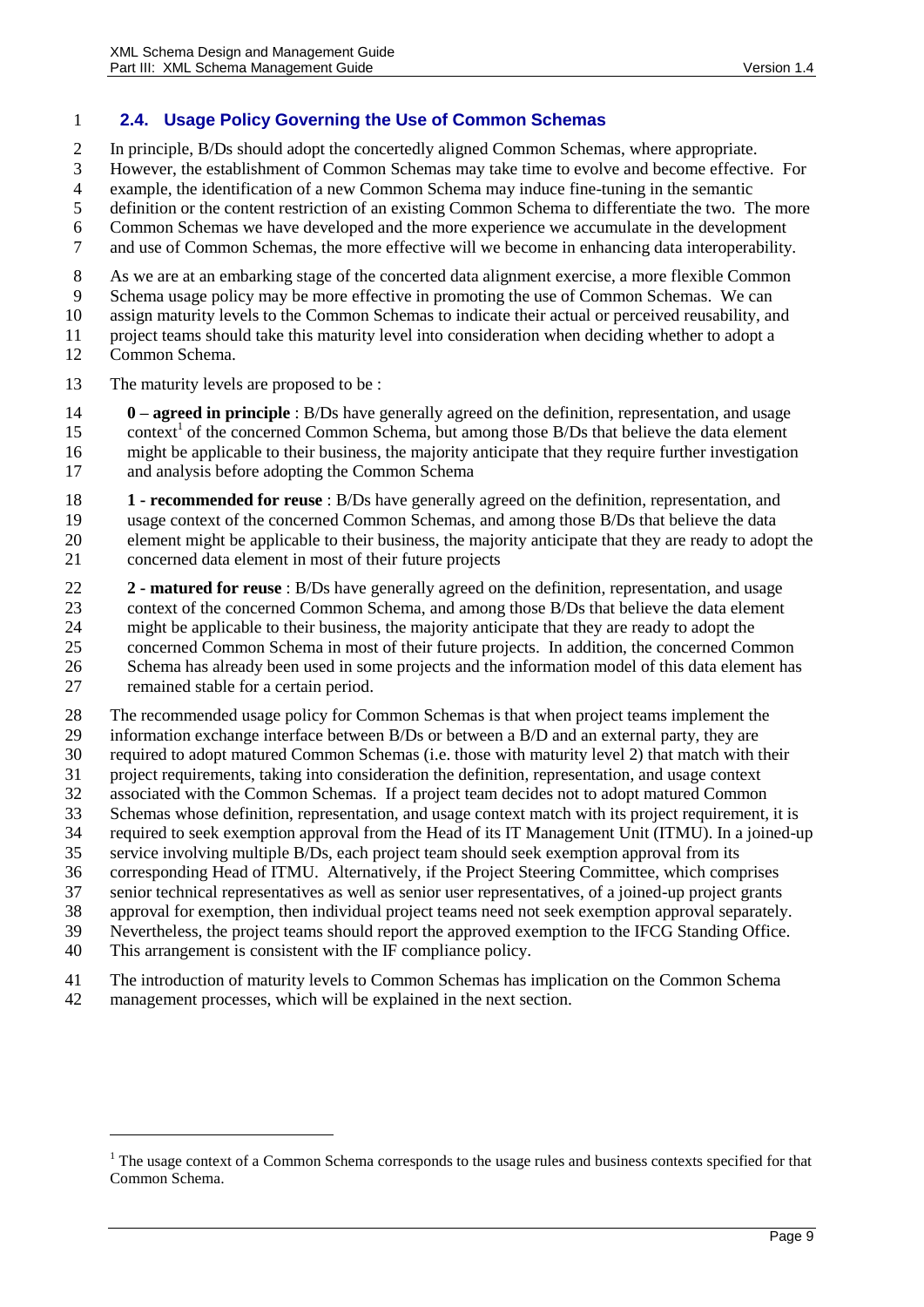## <span id="page-9-1"></span>3. Common Schema Management

#### <span id="page-9-0"></span>**3.1. Overview of the Common Schema Management Processes**

 Basically, a request for creating or changing a Common Schema would have to go through a consensus making process involving all interested B/Ds before the Common Schema would be registered in the Central Registry.

- The parties involved in the consensus making process are the Common Schema Task Force, the
- Common Schema Liaison Officers, the XML Coordination Group (XMLCG), and the IFCG Standing
- Office. During the process, a Common Schema Task Force develops the candidate Common Schema.
- The Common Schema Liaison Officers are nominated by B/Ds to reflect individual B/D's
- requirements and to provide comments on the candidate Common Schemas. They also help to
- determine the Maturity Level of Common Schemas. The XMLCG provides final decision of either
- approving or rejecting candidate Common Schemas (i.e., draft information models for data elements)
- submitted for concerted alignment. The IFCG Standing Office, which is staffed by the Office of the
- Government Chief Information Officer, provides operational support throughout the process. The
- roles of these parties are elaborated in section [3.3.](#page-12-0)
- Upon receiving a Common Schema Creation / Change Request, the IFCG Standing Office will invite
- the stakeholders of the concerned data element to join hands with the IFCG Standing Office to form a
- Common Schema Task Force to handle the request and, where appropriate, propose candidate
- information model and XSD (referred to collectively as **candidate Common Schema**) for the
- concerned data element.
- The candidate Common Schema proposed by the Common Schema Task Force would be passed to all
- Common Schema Liaison Officers for comment. The Common Schema Liaison Officers are expected
- to check whether the definition, naming and usage contexts of the data element are appropriate and, if
- 24 their B/D needs to use that data element in their business, whether their B/D can exchange data in
- accordance with the representation (including usage rules) of the data element at system interfaces that
- interact with the systems of other B/Ds or external parties. The Common Schema Liaison Officers would also be requested to indicate their preference on the maturity grading for that candidate
- Common Schema. Considerations for indicating such preference are explained in sectio[n 3.2](#page-10-0)
- When all comments from the Common Schema Liaison Officers have been addressed by the Common
- Schema Task Force, the XMLCG will review the candidate Common Schema and decide to approve it
- or not.
- Apart from the Common Schema itself, all controlled vocabularies associated with that Common Schema need to go through the same consensus making process.
- In the process of developing a candidate Common Schema, or revising a candidate Common Schema
- in response to comments from the Common Schema Liaison Officers, the Common Schema Task
- Force may encounter conflicts which it fails to handle. Under such circumstances, the Common
- Schema Task Force may recommend technical options and seek advice or support from the XMLCG.
- Approved Common Schemas (or simply **Common Schemas**) and their associated controlled vocabularies will be published in the Central Registry.
- The Common Schemas are reviewed periodically (every 6 to 12 months) to assess whether its maturity level may be promoted to a higher level. The review mechanism is explained in section [3.2.](#page-10-0)
- As time goes by, new versions of Common Schemas may emerge and co-exist with older versions.
- The IFCG Standing Office will answer to enquiries over the latest two versions of a Common Schema,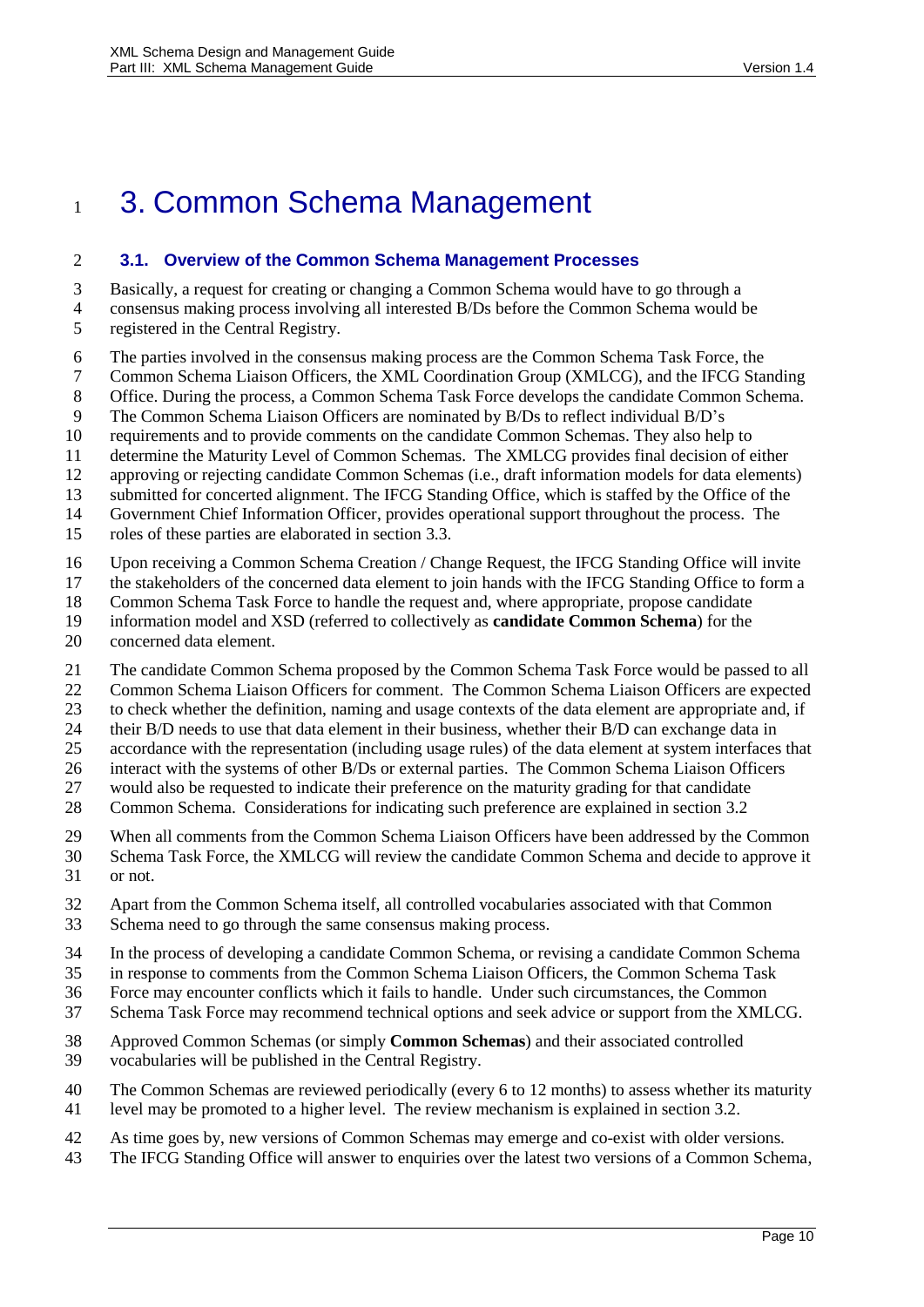but Change Requests will only be handled for the latest version. Project teams are recommended to use the latest version of a Common Schema instead of an older version, where appropriate.

In some rare cases, a particular Common Schema may become obsolete. In these cases, project teams

may request to retire a Common Schema. The Common Schema Liaison Officers have to be

consulted before the retirement request is submitted to the XMLCG for endorsement. When a

- Common Schema is retired, all versions of the Common Schema will be moved to a separate section
- for Retired Common Schemas in the Central Registry.
- 

#### <span id="page-10-0"></span>**3.2. Assigning Common Schema Maturity Levels**

Each Common Schema is associated with a maturity level indicating the maturity / reusability of that

- Common Schema. The maturity levels can be 0-agreed in principle, 1-recommended for reuse, or 2-
- matured for reuse.
- Newly published Common Schemas are either graded as level 0 or level 1 depending on B/Ds'

preferences indicated through their Common Schema Liaison Officers. A newly published Common

Schema is either a new Common Schema or a new version of an existing Common Schema created

- upon a Common Schema Creation / Change Request, as described in section [3.4.](#page-15-1)
- In the case of updating an existing Common Schema, the maturity level of the new version will be re-
- graded according to the process described in this section, regardless of the maturity level of the
- previous version. Since only the latest version of a Common Schema is recommended, only the
- maturity level of the latest version needs to be considered. The maturity level of the previous version
- is invalidated and modified with a qualifier notifying new projects to consider using the latest version.
- In other words, the usage policy only applies to the maturity level of the latest version of a Common
- Schema.
- In the process of developing a candidate Common Schema, the Common Schema Liaison Officers will
- be requested to review the candidate Common Schema and indicate whether they support a level 1
- maturity grading for that Common Schema. A Common Schema Liaison Officer should assess
- whether the data element would be applicable to his B/D's business, and if so, whether his B/D is ready to adopt the Common Schema.
- 
- The following table summarizes the conditions guiding how a Common Schema Liaison Officer should indicate his preference :
- Table 3-1: The Conditions Guiding how a Common Schema Liaison Officer Should Indicate His Preference on Maturity Settings

| <b>Preference for</b> | Conditions guiding how a Common Schema Liaison Officer should<br>indicate his preference                                                                                                                                  |
|-----------------------|---------------------------------------------------------------------------------------------------------------------------------------------------------------------------------------------------------------------------|
| Maturity Level 0      | The data element is relevant to the business of the Common Schema<br>Liaison Officer's B/D and he anticipates that his B/D requires further<br>investigation and analysis before adopting the concerned Common<br>Schema. |
| Maturity Level 1      | The data element is relevant to the business of the Common Schema<br>Liaison Officer's B/D and he anticipates that his B/D is ready to adopt<br>the concerned Common Schema in most of its future projects.               |
| No preference         | The data element is irrelevant to the business of the Common Schema<br>Liaison Officer's B/D                                                                                                                              |

- B/Ds that have nominated Common Schema Liaison Officers would be requested to express their
- preference of maturity grading of the Common Schema through one of their Common Schema Liaison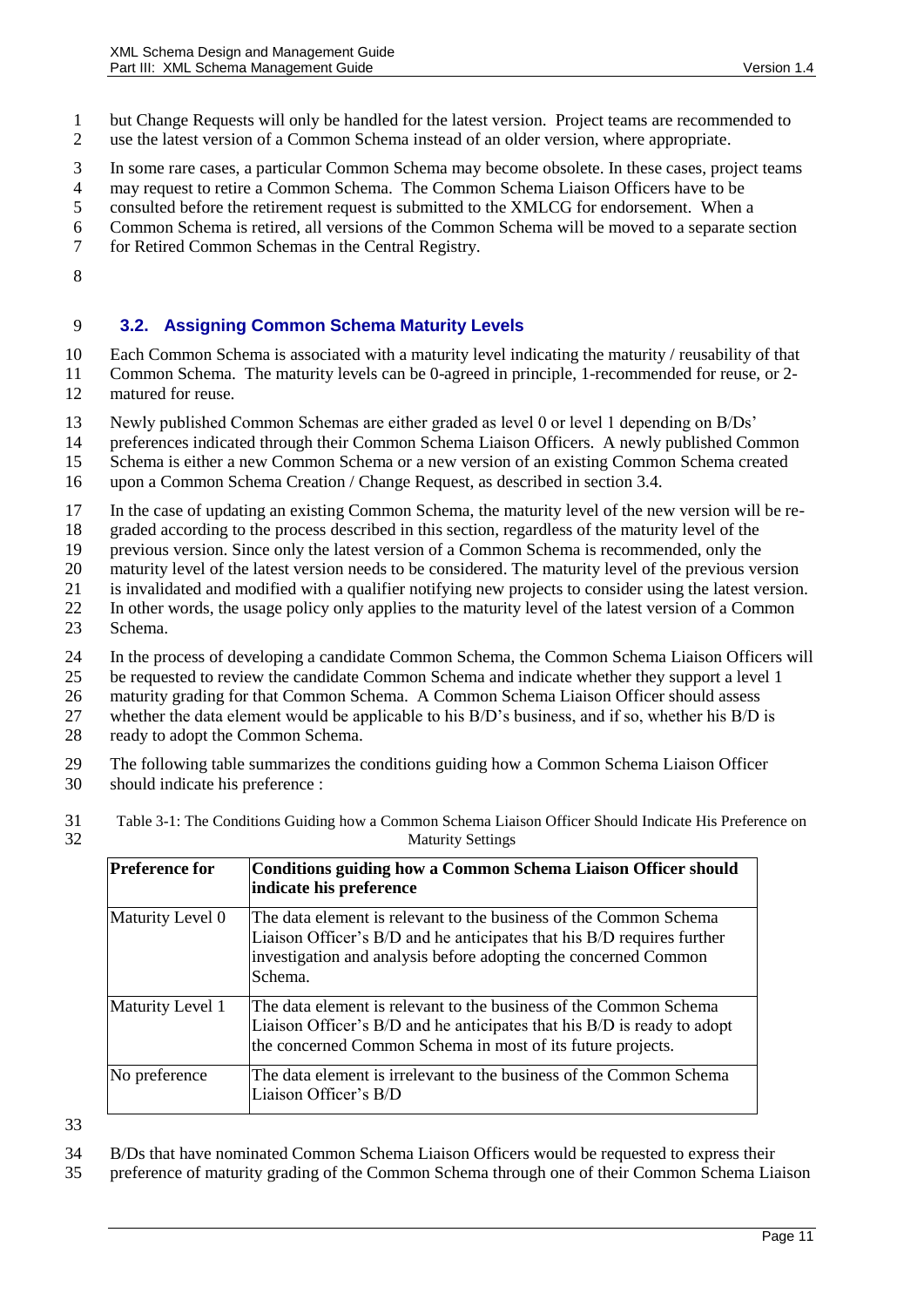1 Officers. If the number of B/Ds indicating a preference for level 1 is greater than the number of B/Ds 2 indicating a preference for level 0, the maturity level of that Common Schema will be published as 1.

- 3 A Common Schema Liaison Officer whose B/D does not have an immediate need for a Common
- 4 Schema may also indicate its preference as level 0 or level 1 (instead of no preference) for that
- 5 Common Schema, when he / she foresees the potential applicability of that Common Schema in the
- 6 business of the B/D in future.

7 Level 0 Common Schemas differ from Candidate Common Schemas in a way that the former have

8 been endorsed by the XMLCG, i.e. consensus has been reached among B/Ds on the data definition,

9 representation, and usage contexts. In general, B/Ds are encouraged to adopt any suitable and

10 approved Common Schemas where possible, including those at Level 0. Nevertheless, Level 0 11 indicates that although B/Ds have reached consensus on the Common Schema, most of them are not

12 readily available to adopt this format for data exchange. One possible reason is that substantial data

- 13 conversion effort will be required before they can convert legacy data to that format.
- 14 The maturity level of Common Schemas will be reviewed every 6 to 12 months and, where
- 15 appropriate, Common Schemas at level 0 may be promoted to level 1, and those at level 1 may be
- 16 promoted to level 2. The following table summarizes the criteria for triggering a promotion
- 17 assessment and the condition for a promotion.
- 

18 Table 3-2: The Promotion Related Criteria Used in the Periodic Review of Common Schemas

| <b>Prevailing</b><br>maturity<br>level | Criteria for triggering a promotion<br>assessment during the periodic<br>review                                                                     | Criteria for promotion to the next<br>higher maturity level                                                                                                               |
|----------------------------------------|-----------------------------------------------------------------------------------------------------------------------------------------------------|---------------------------------------------------------------------------------------------------------------------------------------------------------------------------|
| 0                                      | The information model of the<br>Common Schema is being used by at<br>adopted the information model of the<br>Common Schema since the last<br>review | The number of B/Ds that prefer a maturity<br>grading of 1 is greater than the number of<br>least 3 B/Ds and additional B/Ds have B/Ds that prefer a maturity grading of 0 |
|                                        | No additional criteria                                                                                                                              | The information model of the Common<br>Schema is being used by at least 5 B/Ds;<br>and                                                                                    |
|                                        |                                                                                                                                                     | The Common Schema has not been<br>updated for the previous 6 months                                                                                                       |

19

20 If the information model of a Common Schema at maturity level 1 is in use by 5 or more B/Ds and

21 that Common Schema has not been updated for the previous 6 months, its maturity level will 22 automatically be set to 2.

23 If the information model of a Common Schema at maturity level 0 is in use by 3 or more B/Ds and

24 additional B/Ds have adopted the information model of the Common Schema since the last review, the 25 Common Schema Liaison Officers of B/Ds would be requested to indicate whether they support a

26 promotion of the maturity grading of that Common Schema. The Common Schema Liaison Officers

27 should take into consideration the conditions mentioned in Table 3-1 when indicating their preference.

28 If the number of B/Ds that prefer a maturity grading of 1 is greater than the number of B/Ds that prefer

29 a maturity grading of 0, the maturity level of that Common Schema will be re-graded as 1. If a

30 Common Schema fails to be re-graded to level 1 because more B/Ds prefer a grading of level 0 in a

31 review process, the review on the same Common Schema would not be triggered (i.e. B/Ds would not

32 be requested again to indicate their maturity preferences) in future, until the number of B/Ds that have

33 adopted the information model of the Common Schema is increased since the last review.

34 When the maturity level of a Common Schema is set to 1, the distribution of B/Ds' preferences on the 35 maturity level could be published so that project teams have more supporting information in deciding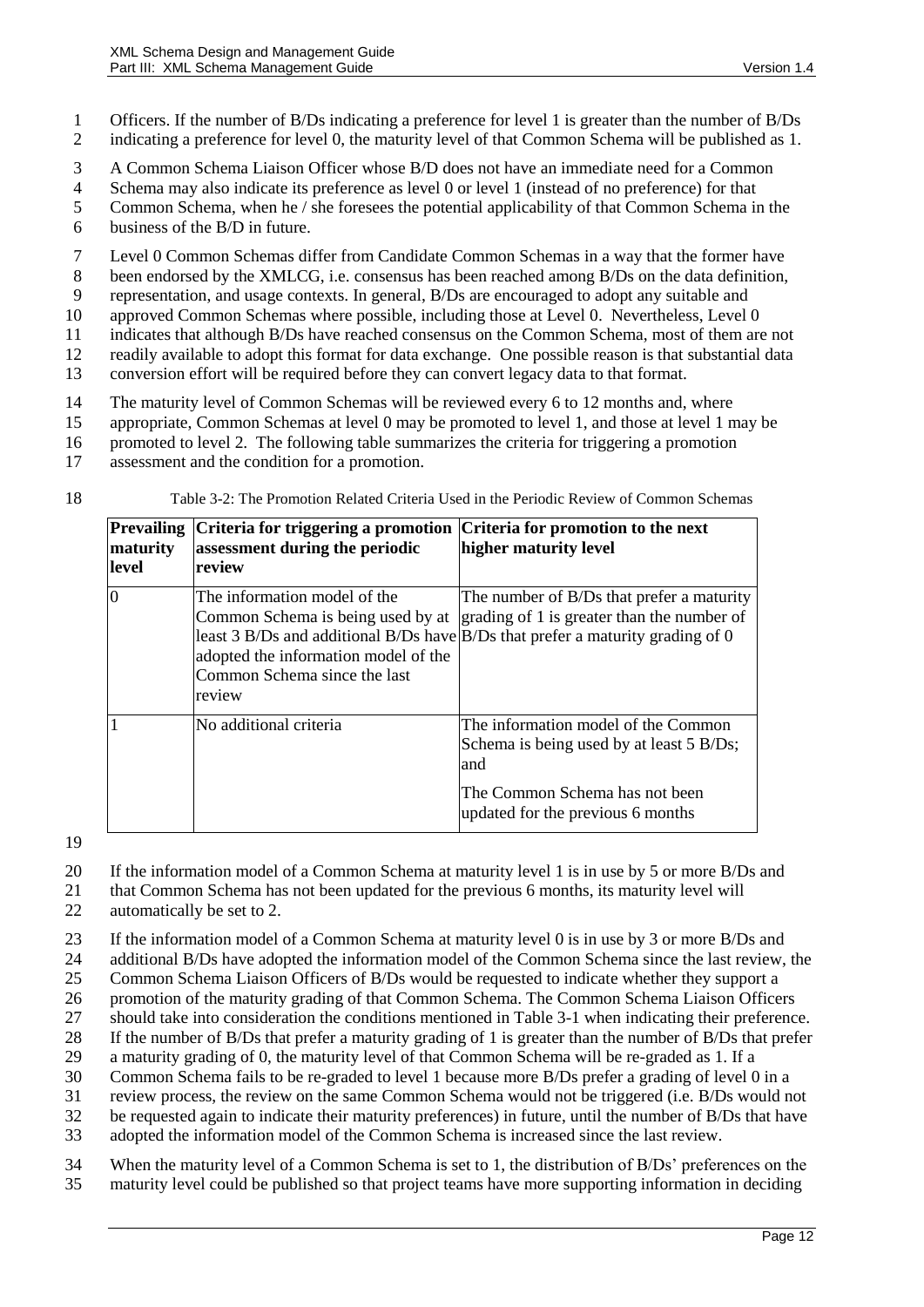- 1 whether to adopt a Common Schema. Such distribution information may be expressed as the
- 2 percentage of B/Ds that preferred 0, 1, or had indicated no preference.
- 3 Note that the change in maturity of a Common Schema should not affect the existing Project Schemas
- 4 that have chosen NOT to adopt the Common Schema. For instance, it is not necessary to enhance a
- 5 Project Schema to adopt a Common Schema of which the maturity is promoted to 2, unless the
- 6 enhancement is driven by new business requirements.
- 7 [Figure 3-1](#page-12-1) shows the condition for transition from one maturity level to the next
- 8



- 9
- <span id="page-12-1"></span>

10 Figure 3-1: Common Schema Maturity Levels

- 11 There is no demotion path for a Common Schema. However, a Common Schema can be retired or its
- 12 existing version will be updated by a newer version, which can more accurately and relevantly
- 13 represent new business requirements.

#### <span id="page-12-0"></span>14 **3.3. The Parties involved in the Management of Common Schemas**

15 The XMLCG, the Common Schema Liaison Officers, the Common Schema Task Forces, and the 16 IFCG Standing Office are involved in the management of Common Schemas. Figure 3-2 summarizes 17 the functions of each body.

- 18
- 19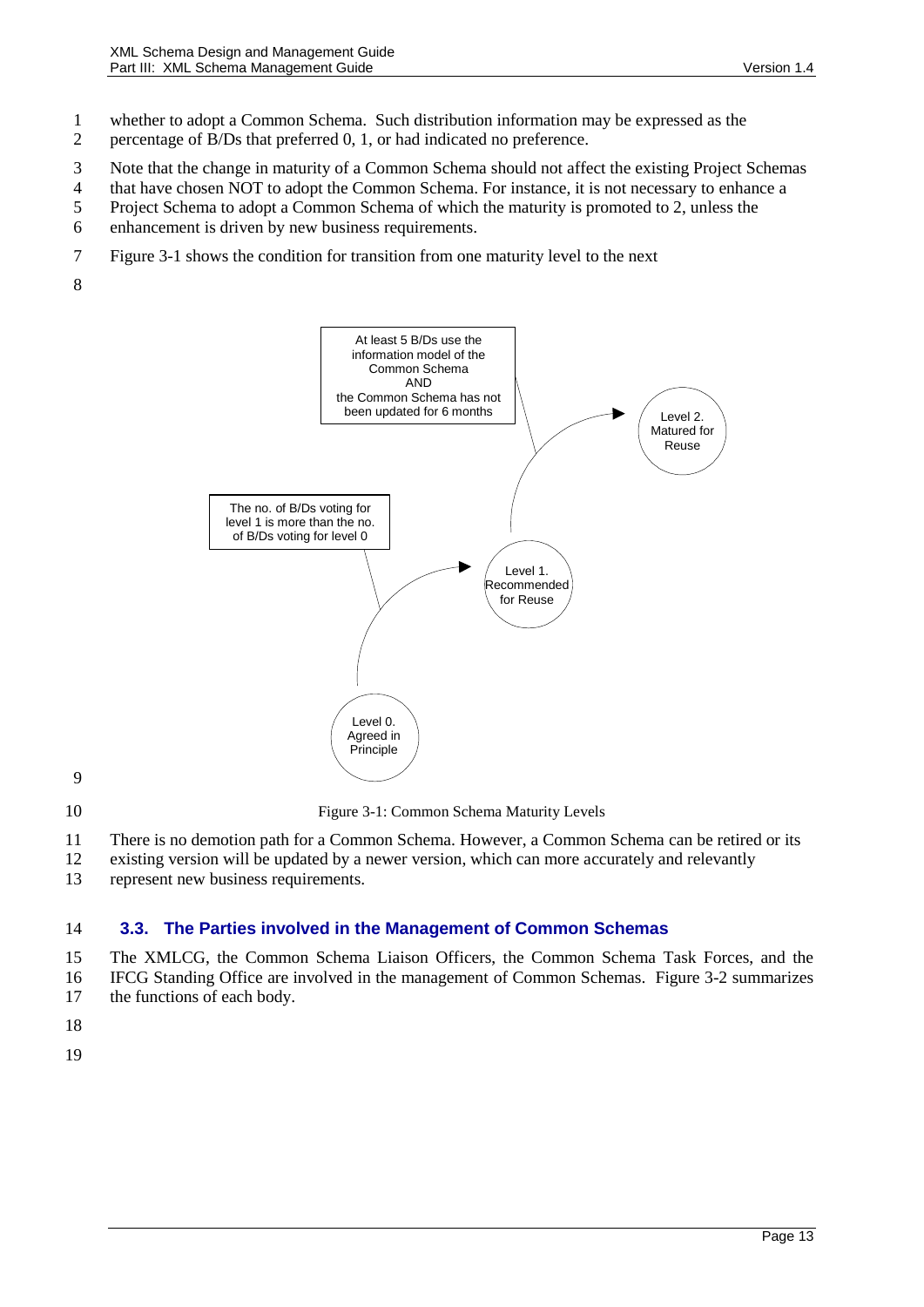

2 Figure 3-2: Management Bodies and their functions

#### <span id="page-13-0"></span>3 *3.3.1. XMLCG*

- 4 The XMLCG is convened by the Office of the Government Chief Information Officer. It comprises :
- 5 Members from B/Ds that are involved in joined-up projects; and
- 6 Advisors from major XML user organizations in the HKSAR.
- 7 B/Ds are welcome to send experienced XML adopters to join the XMLCG. B/Ds that intend to join 8 the XMLCG may contact the IFCG Standing Office.
- 9 The functions of the XMLCG, in the context of enhancing data interoperability, are summarized as 10 follows :
- 11 Table 3-3: Details of the Functions Provided by XMLCG in relation to enhancing data interoperability

| <b>Functional Area</b>      | <b>Details</b>                                                                                                                       |
|-----------------------------|--------------------------------------------------------------------------------------------------------------------------------------|
| <b>Strategy Formulation</b> | Set the strategies for enhancing data interoperability<br>I۰                                                                         |
|                             | Derive the mechanisms and methodologies for enhancing data<br>interoperability, including mechanisms for Common Schema<br>management |
| <b>Process Steering</b>     | Supervise the Common Schema management processes                                                                                     |
|                             | Provide ruling on technical options proposed by the Common Schema<br>Task Forces to resolve conflicts between B/Ds                   |
| <b>Solution Approval</b>    | Review and approve candidate Common Schemas<br>٠                                                                                     |
|                             | Review and approve controlled vocabularies that are used by Common<br><b>Schemas</b>                                                 |
|                             | Review and approve Common Schema retirement requests                                                                                 |

12

#### <span id="page-13-1"></span>13 *3.3.2. Common Schema Liaison Officers*

14 The Common Schema Liaison Officers are nominated by B/Ds to reflect individual B/D's 15 requirements and comments on the candidate Common Schemas.

16 The Common Schema Liaison Officers may provide their input either during the Common Schema 17 Review Phase (i.e. after the Common Schema Task Force has produced a candidate Common Schema),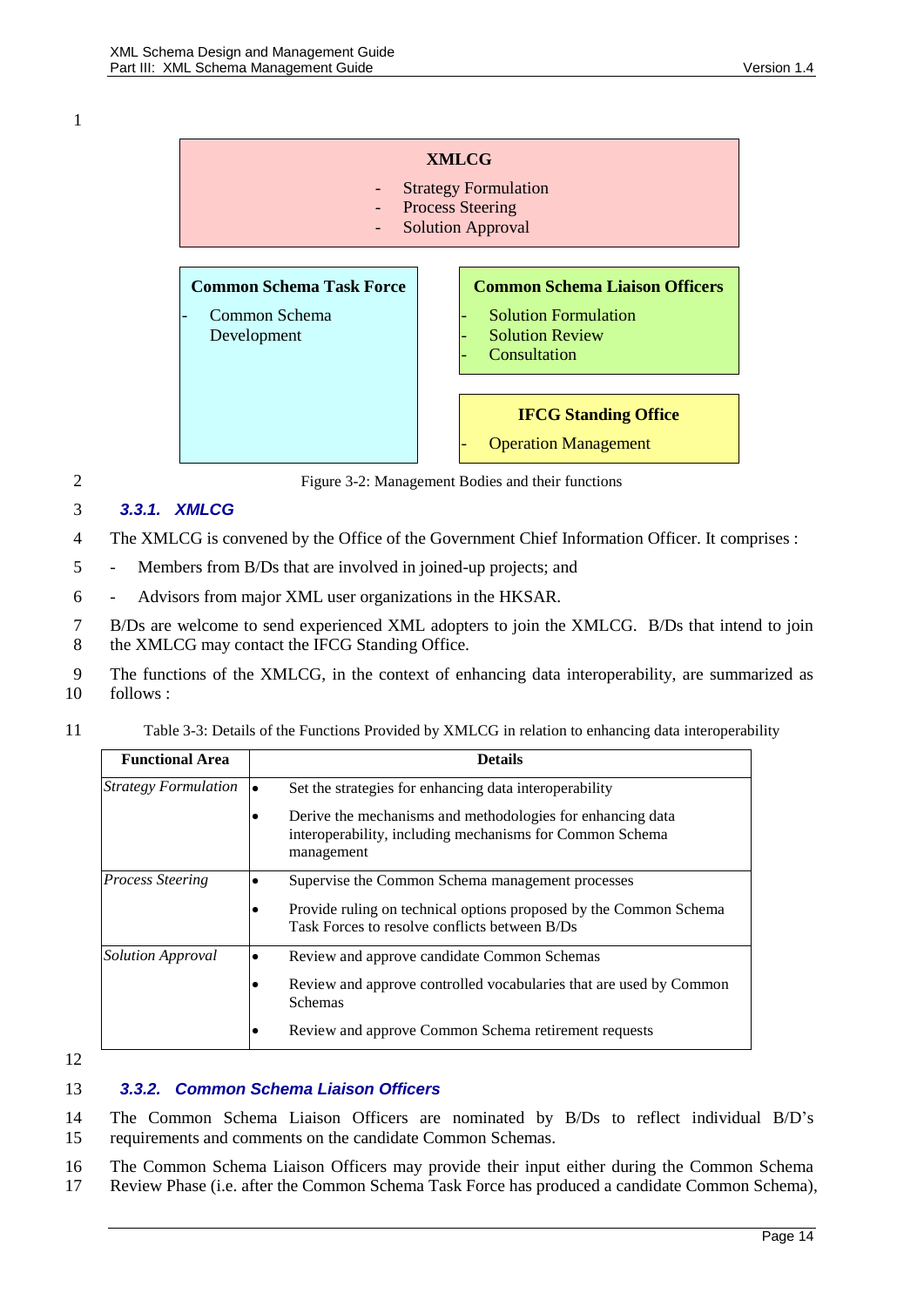- 1 or at the Common Schema Development Phase (i.e. during which a candidate Common Schema is
- 2 developed) by participating directly in the Common Schema Task Forces that are of interest to them.
- 3 The Common Schema Liaison Officers also help to determine the maturity grading of Common 4 Schemas.
- 5 A B/D may nominate one or more Common Schema Liaison Officers to provide requirements and 6 comments.
- 7 The functions of the Common Schema Liaison Officers are summarized as follows:

#### 8 Table 3-4: Details of the Functions Provided by Common Schema Liaison Officers

| <b>Functional Area</b> | <b>Details</b>                                                                                                                               |
|------------------------|----------------------------------------------------------------------------------------------------------------------------------------------|
| Solution Formulation   | Join specific Common Schema Task Forces to help develop Common<br>Schemas that are of interest to the Common Schema Liaison Officer's<br>B/D |
| <b>Solution Review</b> | Review candidate Common Schemas to ensure relevant Common<br>٠<br>Schemas meet a B/D's business requirement                                  |
| Consultation           | Help to determine the maturity grading of Common Schemas<br>$\bullet$                                                                        |
|                        | Provide inputs during the harmonization process<br>٠                                                                                         |
|                        | Assess whether Common Schema retirement requests should be honoured<br>٠                                                                     |
|                        | Assess whether controlled vocabulary Change Requests should be<br>honoured                                                                   |

9

#### <span id="page-14-0"></span>10 *3.3.3. Common Schema Task Force*

 Common Schema Task Force refers to the collaborative effort to handle individual Common Schema Creation / Change Request. When a request is received, the IFCG Standing Office will invite the following parties to join hands with the IFCG Standing Office to organize a Common Schema Task Force to handle the request :

- 15 the Submitting Group / project team;
- 16 all Common Schema Liaison Officers (Liaison Officers are encouraged to join if their B/D is a 17 potential user of the concerned data element); and
- 18 if the request involves an existing Common Schema, the project teams using the concerned 19 Common Schema.
- 20 The role of the project teams and the Common Schema Liaison Officers in the Common Schema Task

21 Force is mainly to provide business requirements and to agree on an information model. The IFCG

- 22 Standing Office will translate the information model into XSD and will deal with subsequent logistics.
- 23 The functions of a Common Schema Task Force are summarized as follows:
- 

24 Table 3-5: Details of the Functions Provided by the Common Schema Task Force

| <b>Functional Area</b>       | <b>Details</b>                                                                                                       |
|------------------------------|----------------------------------------------------------------------------------------------------------------------|
| Common Schema<br>Development | Conduct requirement / impact analysis and harmonization process over<br>the Common Schema Creation / Change Requests |
|                              | Propose technical options for XMLCG consideration when conflict arises                                               |
|                              | Gather and address comments from Common Schema Liaison Officers<br>$\bullet$<br>and the XMLCG                        |
|                              | Encode information models as XSD                                                                                     |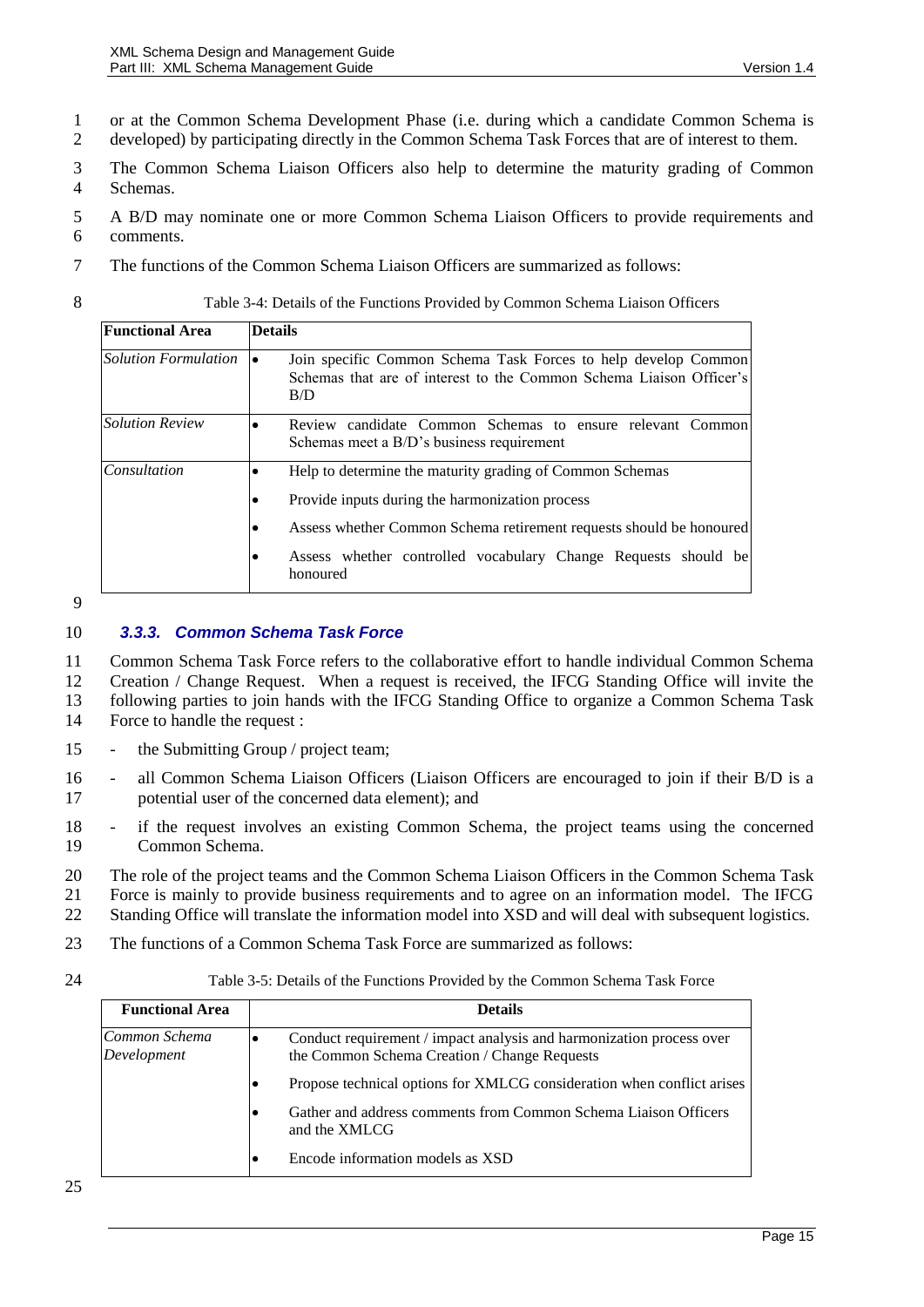#### <span id="page-15-0"></span>1 *3.3.4. IFCG Standing Office*

2 The IFCG Standing Office is staffed by the Office of the Government Chief Information Officer to 3 provide support in the implementation of the IF, including the concerted alignment of data elements.

4 The functions of the IFCG Standing Office, in the context of Common Schema management, are 5 summarized as follows :

6 Table 3-6: Details of the Functions Provided by IFCG Standing Office in relation to Common Schema **Management** 

| <b>Functional Area</b>                | <b>Details</b>                                                                                                                |
|---------------------------------------|-------------------------------------------------------------------------------------------------------------------------------|
| <i><b>Operation</b></i><br>Management | Execute and manage the Common Schema management processes<br>٠<br>Signal anomalies of the Common Schema management process to |
|                                       | <b>XMLCG</b><br>Act as core members of Common Schema Task Forces                                                              |
|                                       | Ð<br>Manage the Central Registry and its content, including their management                                                  |
|                                       | information                                                                                                                   |
|                                       | Periodically assess the maturity level of Common Schemas and promote<br>$\bullet$<br>relevant ones to a higher level          |
|                                       | Provide advice to B/Ds and their business partner on the use of Common<br>Ð<br>Schemas                                        |

8

#### <span id="page-15-1"></span>9 **3.4. Handling Requests to Create or Change a Common Schema**

#### <span id="page-15-2"></span>10 *3.4.1. Components of a Request*

11 Project teams are encouraged to identify from their projects the data elements that have potential for 12 reuse in other projects and submit these data elements for concerted alignment. To achieve this, the 13 project team should submit a request to the IFCG Standing Office.

14 After receiving the request, the IFCG Standing Office will form a Common Schema Task Force and

15 will perform any necessary harmonization with existing Common Schemas to generate either a new

16 Common Schema or a new version of an existing Common Schema.

- Mandatory : The proposed information model of the data element. The information model should spell out the definition, naming, representation, usage rules, etc. of the data element. The data dictionary attributes mentioned in section [5.4](#page-31-4) should be used where relevant, in particular the identifying, definitional, contextual and representational attributes should be specified where relevant.
	- Controlled vocabularies associated with the data element
	- Suggested business contexts for the data element based on the context categories specified in Part II (XML Schema Design Guide) to illustrate the e-government services and usage contexts for which this data element would be reusable
	- Samples of business documents from which the data element is derived
	- Brief description of the joined-up project from which the data element is derived
	- B/Ds and external parties involved in the joined-up project from which the

<sup>17</sup> The following list describes the components of the Request :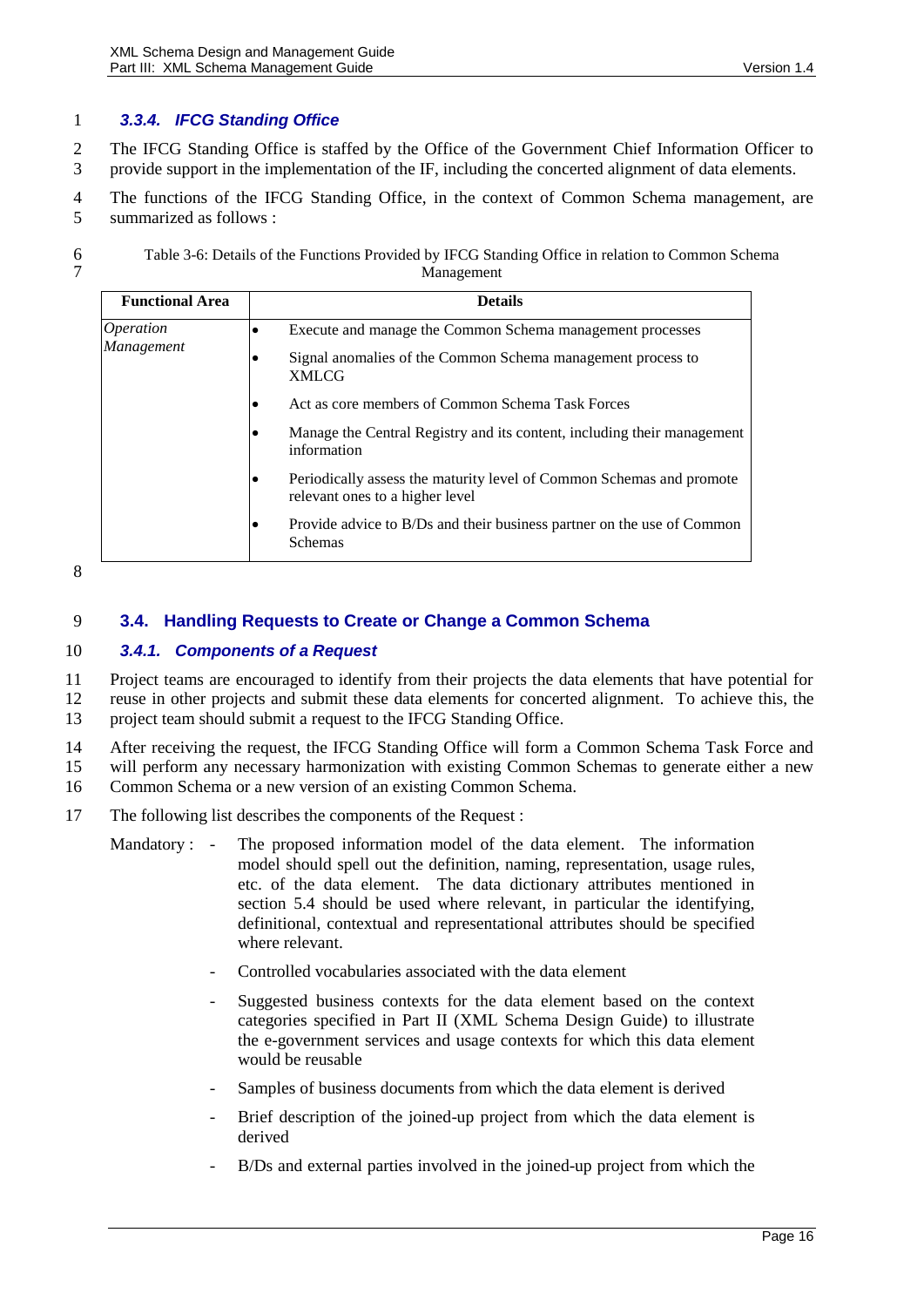#### data element is derived

- Industry standards, Project Schemas, and Common Schemas that has been considered in the process of defining the data element
- Optional : Project Schema derived from the proposed information model
	- The original Common Schema, if any, based on which this information model is customized and a brief description of the changes

1

#### <span id="page-16-0"></span>2 *3.4.2. The Phases in Handling a Change or Creation Request*

3 The processing of a Common Schema Creation / Change Request can be divided into three Phases, 4 namely 1) Common Schema Development Phase, 2) Common Schema Review Phase, and 3) 5 Publication Phase.

- 6 The following table provides a summary of each of the phases involved in the handling of a Creation /
- 7 Change Request

| ۰,<br>I      |
|--------------|
| I            |
| ٥<br>i       |
| I<br>۰.<br>v |

#### Table 3-7: Summary of the 3 Phases in the Handling of a Creation / Change Request

| <b>Phase</b>                         | <b>Major Steps</b>                                                                |
|--------------------------------------|-----------------------------------------------------------------------------------|
| Common Schema $\vert \bullet \vert$  | Preliminary assessment of request                                                 |
| Development Phase                    | Requirement / impact analysis and harmonization                                   |
|                                      | Creation of candidate Common Schema                                               |
| Common Schema<br><b>Review Phase</b> | Review of candidate Common Schema by the Common Schema Liaison<br><b>Officers</b> |
|                                      | Review and approve / reject candidate Common Schema by the XMLCG<br>٠             |
| <b>Publication Phase</b>             | Publication of Common Schema and associated controlled vocabularies               |

9

10 There may be cases where comments from the Common Schema Liaison Officers or the XMLCG may

11 cause the process to return from a Review Phase to a Development Phase. There is no hard rule on

12 how many iterations should be allowed. The Common Schema Task Force should pragmatically

13 assess the situation and decide on the appropriate action to take on a case-by-case basis.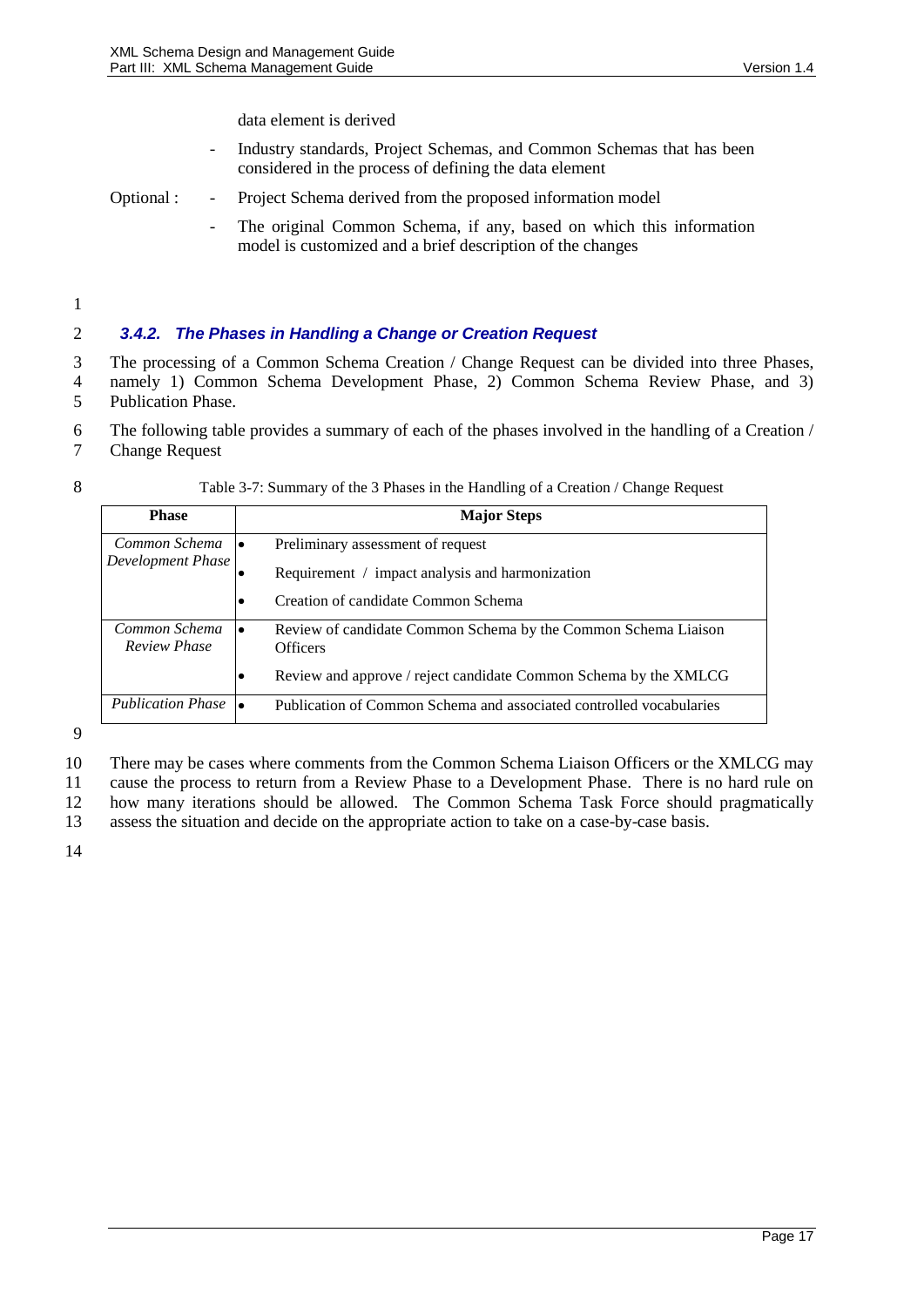#### <span id="page-17-0"></span>1 *3.4.3. Detailed Process Flow*

### 2 Common Schema Development Phase

3



4 Figure 3-3: Common Schema Development Phase

- 5 **Remarks**: Red arrow implies the activities require access of the Central Registry
- 6
- 7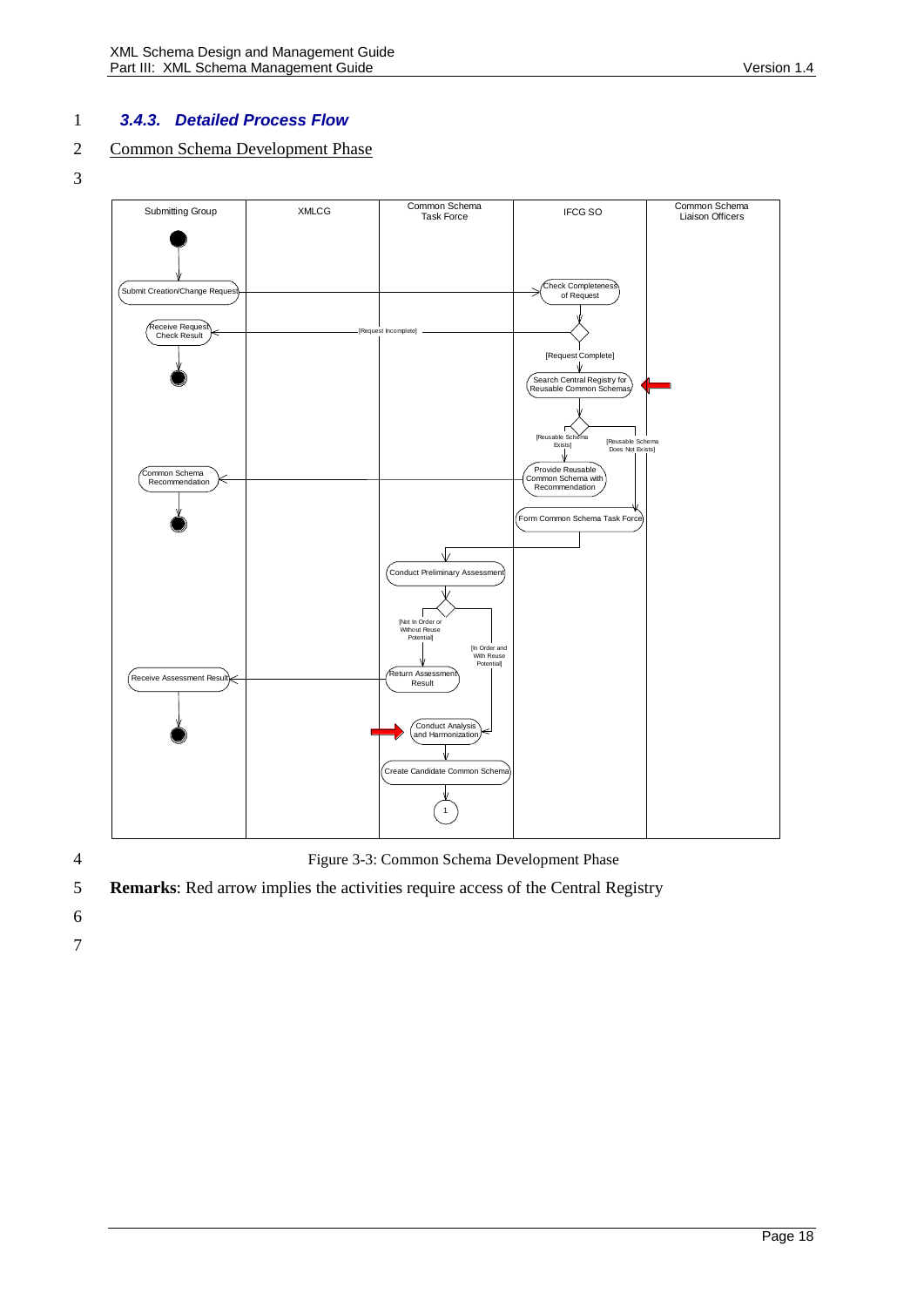#### 1 Common Schema Review Phase





3 Figure 3-4: Common Schema Review Phase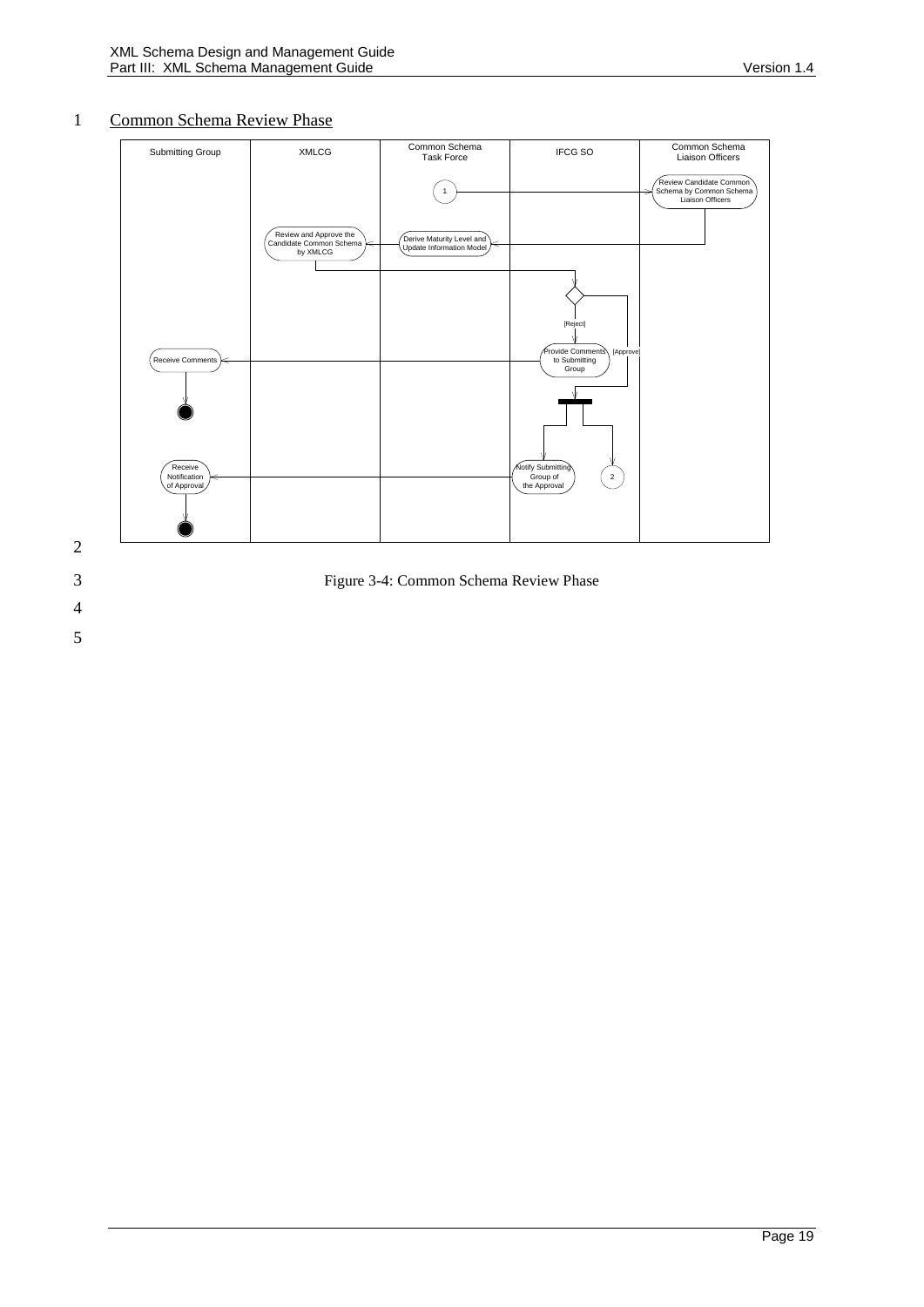### 1 Publication Phase

2

| Submitting Group | <b>XMLCG</b> | Common Schema<br>TaskForce | IFCG SO                              | Common Schema<br>LiaisonOfficers |
|------------------|--------------|----------------------------|--------------------------------------|----------------------------------|
|                  |              |                            | $\overline{2}$                       |                                  |
|                  |              |                            |                                      |                                  |
|                  |              |                            | Publish Common Schema to<br>Registry |                                  |
|                  |              |                            |                                      |                                  |
|                  |              |                            | Begin Ongoing Support)               |                                  |
|                  |              |                            |                                      |                                  |
|                  |              |                            |                                      |                                  |
|                  |              |                            |                                      |                                  |

3

4 Figure 3-5: Publication Phase for Common Schema

5 **Remarks**: Red arrow implies the activities require access of the Central Registry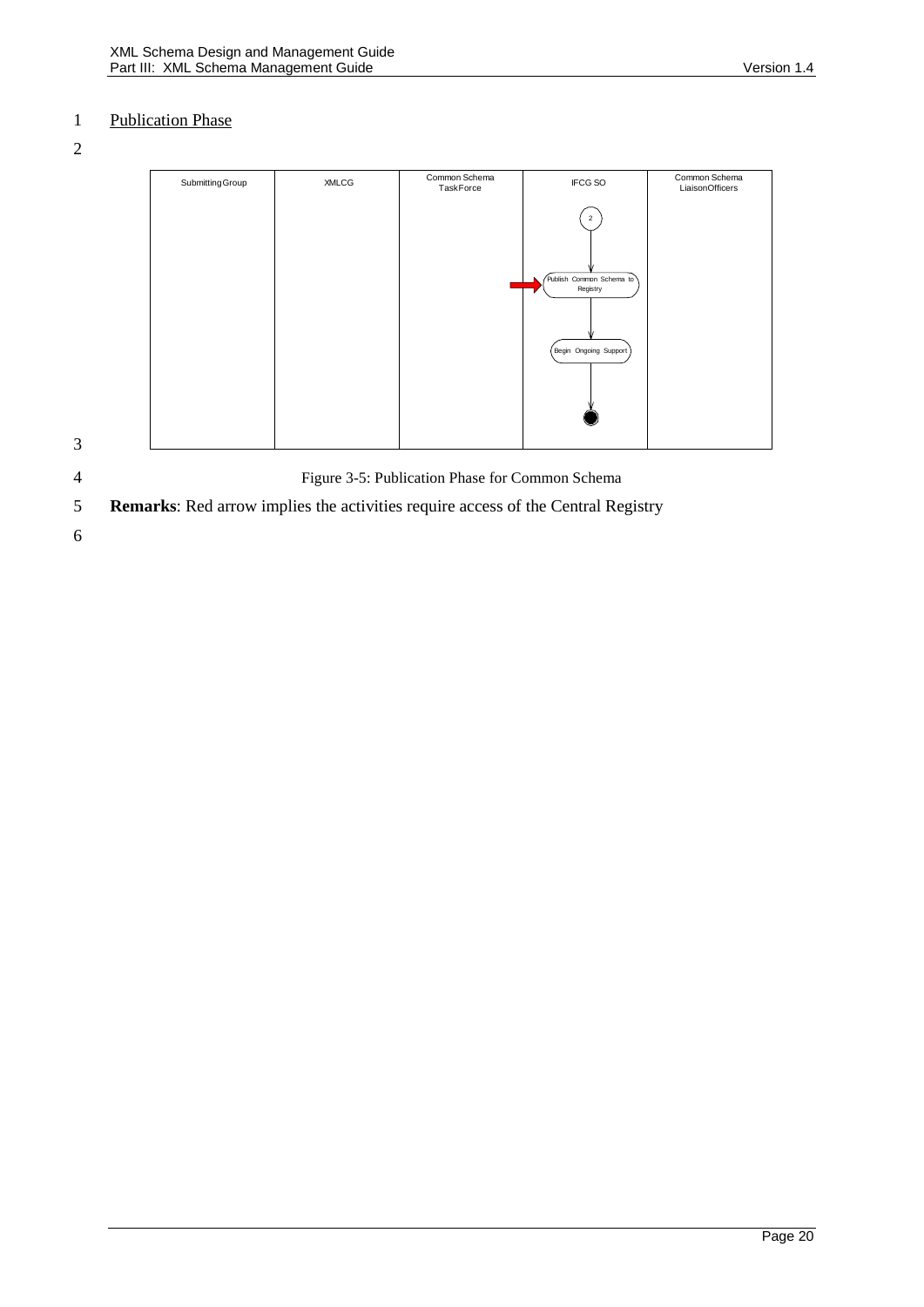#### <span id="page-20-0"></span>1 *3.4.4. Common Schema Development Phase*

 The objectives of the Common Schema Development Phase are to assess and analyze the Common Schema Creation / Change Request, and finally create a candidate Common Schema from the request. Submitting Group members and related stakeholders can take part in the schema analysis and design by participating in the Common Schema Task Force.

- 6
- 7 **Input**: Common Schema Creation / Change Request
- 8 **Output**: Candidate Common Schema
- 9
- 10 The following tables summarize the Objectives, Parties, Prerequisites, Contents, Decisions, Registry
- 11 Use and Key Deliverables of major activities in this phase. Simple and intuitive activities will not be
- 12 covered here.

| <b>Submit Creation / Change Request</b> |                                                                                                                                                                                                                                                                                                       |  |
|-----------------------------------------|-------------------------------------------------------------------------------------------------------------------------------------------------------------------------------------------------------------------------------------------------------------------------------------------------------|--|
| Objective                               | To submit a Common Schema Creation / Change Request                                                                                                                                                                                                                                                   |  |
| <b>Party</b>                            | <b>Submitting Group</b>                                                                                                                                                                                                                                                                               |  |
| <b>Prerequisites</b>                    | Business requirements, information model                                                                                                                                                                                                                                                              |  |
| <b>Contents</b>                         | The business analyst identifies from his project the data elements that have<br>potential for reuse in other projects and submit these data elements for<br>concerted alignment. To trigger the concerted alignment process, the project<br>team should submit a Request to the IFCG Standing Office. |  |
| <b>Decision</b>                         | N/A                                                                                                                                                                                                                                                                                                   |  |
| <b>Registry Use</b>                     | N/A                                                                                                                                                                                                                                                                                                   |  |
| <b>Key Deliverables</b>                 | Common Schema Creation / Change Request                                                                                                                                                                                                                                                               |  |

13

|                         | <b>Check Completeness of Request</b>                                                                                                                                    |  |  |
|-------------------------|-------------------------------------------------------------------------------------------------------------------------------------------------------------------------|--|--|
| <b>Objective</b>        | To check if the information documented in the Common Schema Creation /<br>Change Request is complete.                                                                   |  |  |
|                         | Failing the check may lead to termination of the process. Termination decision<br>with reasons is sent to the Submitting Group.                                         |  |  |
| Party                   | <b>IFCG</b> Standing Office                                                                                                                                             |  |  |
| <b>Prerequisites</b>    | Common Schema Creation / Change Request                                                                                                                                 |  |  |
| <b>Contents</b>         | IFCG Standing Office checks whether the information documented in the<br>Common Schema Creation / Change Request is complete, i.e. no missing<br>mandatory information. |  |  |
| <b>Decision</b>         | [Request Incomplete] >>> Return Request Check Result                                                                                                                    |  |  |
|                         | [Request Complete] >>> Search Central Registry for Reusable Common<br>Schema                                                                                            |  |  |
| <b>Registry Use</b>     | N/A                                                                                                                                                                     |  |  |
| <b>Key Deliverables</b> | <b>Request Check Result</b>                                                                                                                                             |  |  |

| <b>Search Central Registry for Reusable Common Schema</b> |                                                                             |  |
|-----------------------------------------------------------|-----------------------------------------------------------------------------|--|
| <b>Objective</b>                                          | To search the Central Registry for any suitable Reusable Common Schema that |  |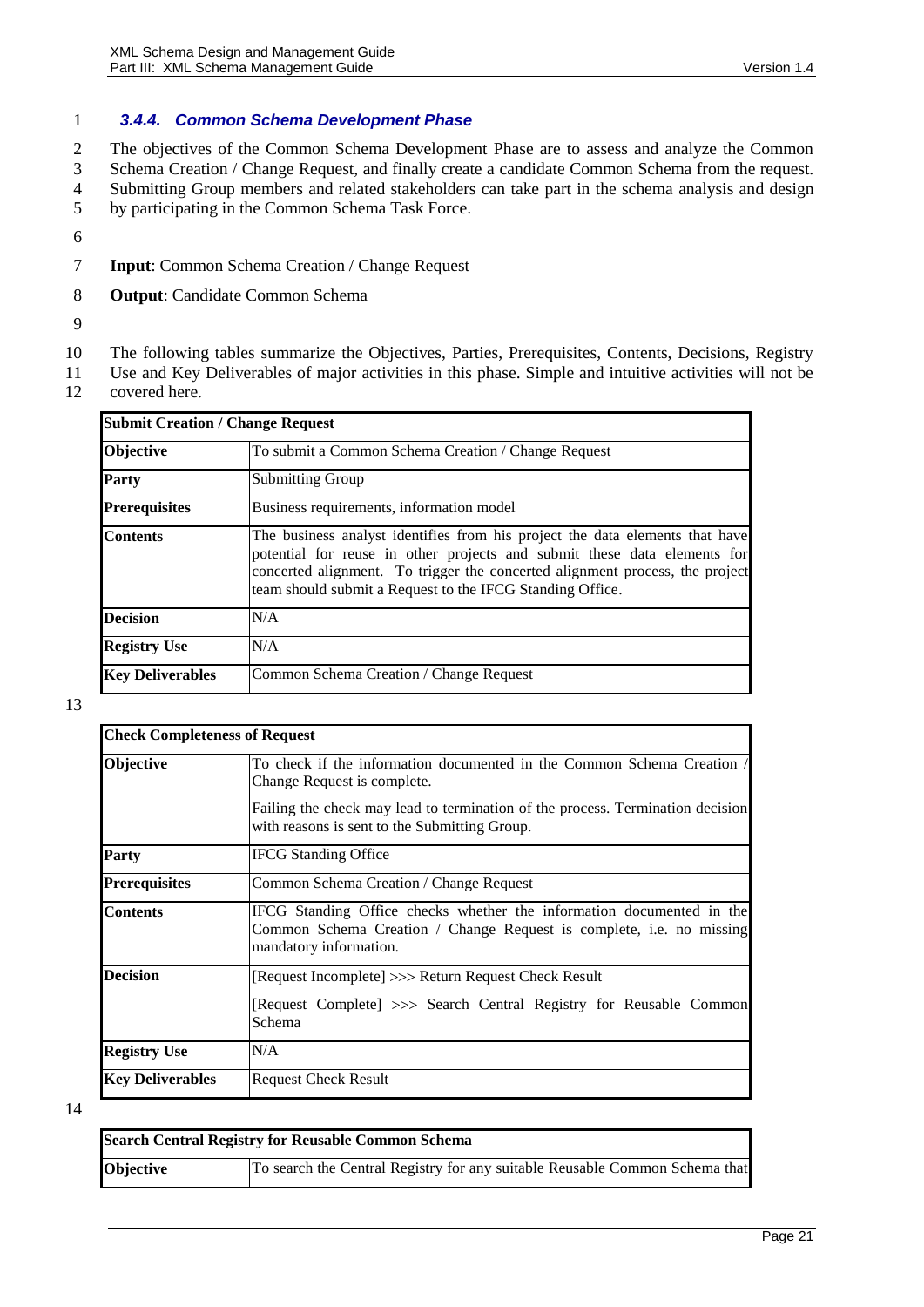|                         | can fulfil the business requirements and information model specified in the<br>Common Schema Creation / Change Request                                                                                                                                                                                                                            |
|-------------------------|---------------------------------------------------------------------------------------------------------------------------------------------------------------------------------------------------------------------------------------------------------------------------------------------------------------------------------------------------|
| Party                   | <b>IFCG Standing Office</b>                                                                                                                                                                                                                                                                                                                       |
| <b>Prerequisites</b>    | Common Schema Creation / Change Request                                                                                                                                                                                                                                                                                                           |
| <b>Contents</b>         | The IFCG Standing Office then searches the Central Registry to determine<br>whether the proposed Common Schema already exists.                                                                                                                                                                                                                    |
|                         | If reusable Common Schema is found with features matching with the business<br>information requirements, the IFCG Standing Office passes the Common<br>Schema with recommendation, e.g. schema usage recommendation, to the<br>Submitting Group. The Submitting Group can decide whether to further apply<br>for Common Schema creation / change. |
|                         | If no reusable Common Schema is found, the IFCG Standing Office then forms<br>a Common Schema Task Force to conduct preliminary assessment.                                                                                                                                                                                                       |
|                         | The IFCG Standing Office has to estimate the time frame required to handle the<br>request, taking into consideration past experience and the complexity of the<br>request. The Submitting Group should be notified of the time frame.                                                                                                             |
| <b>Decision</b>         | [Reusable Schema Exists] >>> Provide the reusable Common Schema<br>Recommendation                                                                                                                                                                                                                                                                 |
|                         | [Reusable Schema Does Not Exist] >>> Form Common Schema Task Force to<br>conduct preliminary assessment.                                                                                                                                                                                                                                          |
| <b>Registry Use</b>     | Search the Central Registry for Reusable Common Schema that is likely to be<br>applicable                                                                                                                                                                                                                                                         |
| <b>Key Deliverables</b> | Reusable Common Schema Recommendation                                                                                                                                                                                                                                                                                                             |

| <b>Conduct Preliminary Assessment</b> |                                                                                                                                      |
|---------------------------------------|--------------------------------------------------------------------------------------------------------------------------------------|
| Objective                             | To preliminarily assess the Common Schema Creation / Change Request before<br>further processing                                     |
| Party                                 | Common Schema Task Force                                                                                                             |
| <b>Prerequisites</b>                  | Common Schema Creation / Change Request                                                                                              |
| <b>Contents</b>                       | Common Schema Task Force verifies the information in the request:                                                                    |
|                                       | is unambiguous<br>1.                                                                                                                 |
|                                       | is accurate (i.e. can fulfil the business requirements)<br>2.                                                                        |
|                                       | 3.<br>proposes a data element with potential for reuse                                                                               |
|                                       | Failing the assessment may lead to termination of the process. Termination<br>decision with reasons is sent to the Submitting Group. |
| <b>Decision</b>                       | [Not in Order or Without Reuse Potential] >>> Return Request Assessment<br>Result                                                    |
|                                       | [In Order and With Reuse Potential] >>> Conduct Analysis and Harmonization                                                           |
| <b>Registry Use</b>                   | N/A                                                                                                                                  |
| <b>Key Deliverables</b>               | <b>Preliminary Assessment Result</b>                                                                                                 |

2

**Conduct Analysis and Harmonization**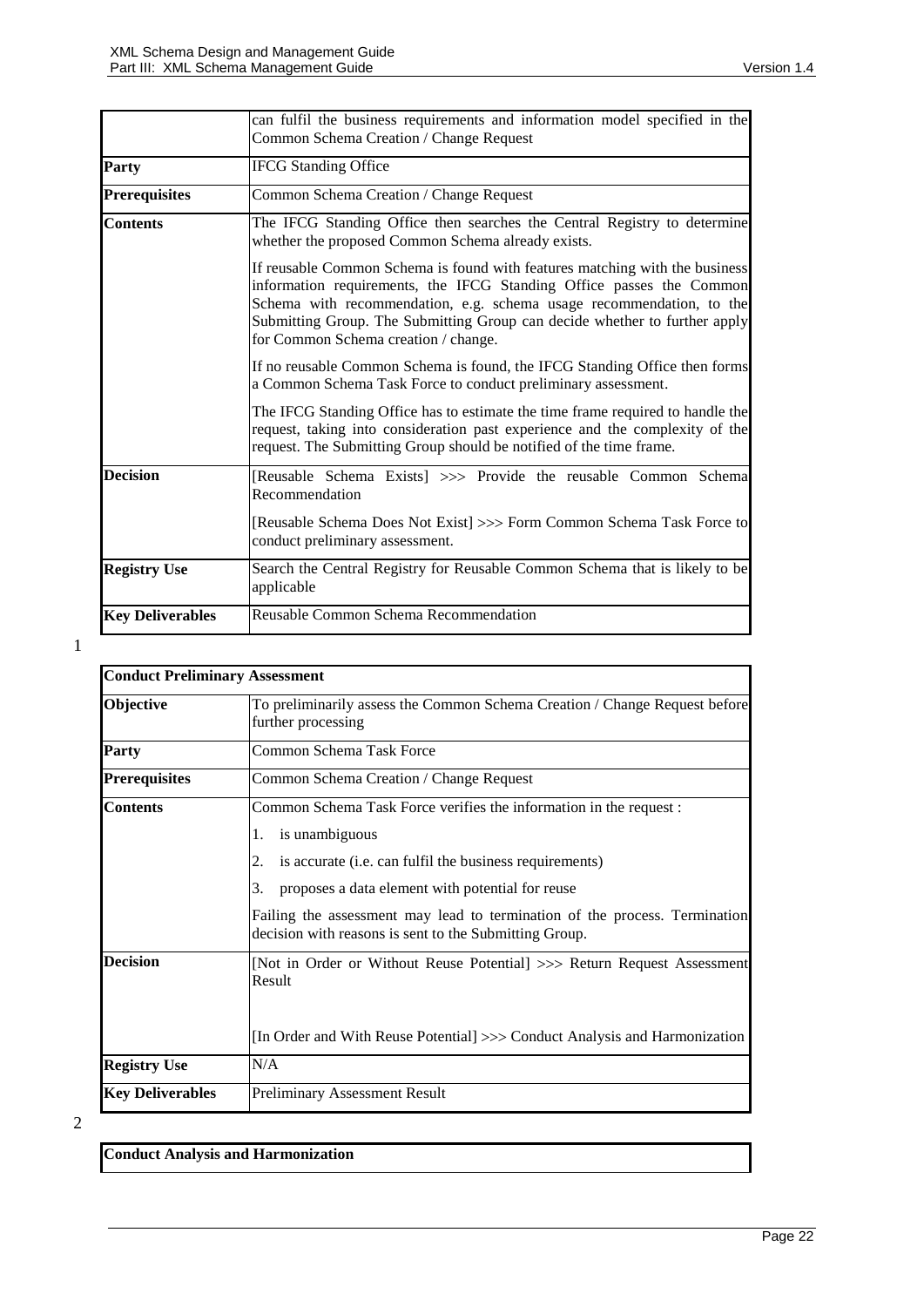| Objective               | Conduct Requirement and Impact Analysis and harmonize the changes                                                                                                                                                                                                                                                                                                                                                                                     |  |
|-------------------------|-------------------------------------------------------------------------------------------------------------------------------------------------------------------------------------------------------------------------------------------------------------------------------------------------------------------------------------------------------------------------------------------------------------------------------------------------------|--|
| <b>Party</b>            | Common Schema Task Force                                                                                                                                                                                                                                                                                                                                                                                                                              |  |
| <b>Prerequisites</b>    | Business information requirements are enough for analysis                                                                                                                                                                                                                                                                                                                                                                                             |  |
| <b>Contents</b>         | Common Schema Task Force evaluates the following:                                                                                                                                                                                                                                                                                                                                                                                                     |  |
|                         | Whether a new Common Schema should be created or whether an existing<br>1.<br>Common Schema should be modified                                                                                                                                                                                                                                                                                                                                        |  |
|                         | If an existing Common Schema is to be modified, what impacts will be<br>2.<br>imposed on the users of the existing Common Schema                                                                                                                                                                                                                                                                                                                      |  |
|                         | If similar Creation / Change Request can be harmonized together with the<br>3.<br>current request                                                                                                                                                                                                                                                                                                                                                     |  |
|                         | If the proposed information model can be further refined such that it can<br>4.<br>better serve the business information requirements                                                                                                                                                                                                                                                                                                                 |  |
|                         | If the proposed information model can be refined or modified such that it<br>5.<br>can be more reusable and searchable                                                                                                                                                                                                                                                                                                                                |  |
|                         | Details of harmonization will be discussed in section 3.5 Request<br>Harmonization.                                                                                                                                                                                                                                                                                                                                                                   |  |
|                         | Common Schema Task Force should propose unambiguous data definition,<br>suitable Business Contexts values, usage rules and other meta-data for the new<br>information model. The usage rules may include:                                                                                                                                                                                                                                             |  |
|                         | Description of the characteristics of the Common Schema not specified in<br>1.<br>the data definition                                                                                                                                                                                                                                                                                                                                                 |  |
|                         | Scenario in which the Common Schema is recommended to adopt which is<br>2.<br>not reflected from its business context values                                                                                                                                                                                                                                                                                                                          |  |
|                         | Aspects of which the business analysts should consider when reusing the<br>3.<br>Common Schema, e.g. the cardinality of sub-elements                                                                                                                                                                                                                                                                                                                  |  |
|                         | 4.<br>Any validation that has to be done at application level                                                                                                                                                                                                                                                                                                                                                                                         |  |
|                         | In determining the business contexts values of a data element, the scope<br>covered by the context values should be as wide as applicable. For example,<br>the Common Schema Task Force should first consider whether "in all contexts"<br>could be assigned, and if this is too wide, the context values should be confined<br>to a more restricted context (e.g. business process $=$ import / export licencing)<br>based on business requirements. |  |
|                         | Reference to existing Common Schemas is encouraged.                                                                                                                                                                                                                                                                                                                                                                                                   |  |
| <b>Decision</b>         | N/A                                                                                                                                                                                                                                                                                                                                                                                                                                                   |  |
| <b>Registry Use</b>     | Retrieves similar Common Schema, looks for Common Schema examples that<br>can be referenced                                                                                                                                                                                                                                                                                                                                                           |  |
| <b>Key Deliverables</b> | Refined / Harmonized information model                                                                                                                                                                                                                                                                                                                                                                                                                |  |

 $\overline{\phantom{a}}$ 

| lCreate Candidate Common Schema |                                                             |
|---------------------------------|-------------------------------------------------------------|
| Objective                       | Create an XSD and further refine the information model      |
| Party                           | Common Schema Task Force                                    |
| <b>Prerequisites</b>            | Refined / Harmonized information model                      |
| <b>Contents</b>                 | An XSD is developed based on the refined information model. |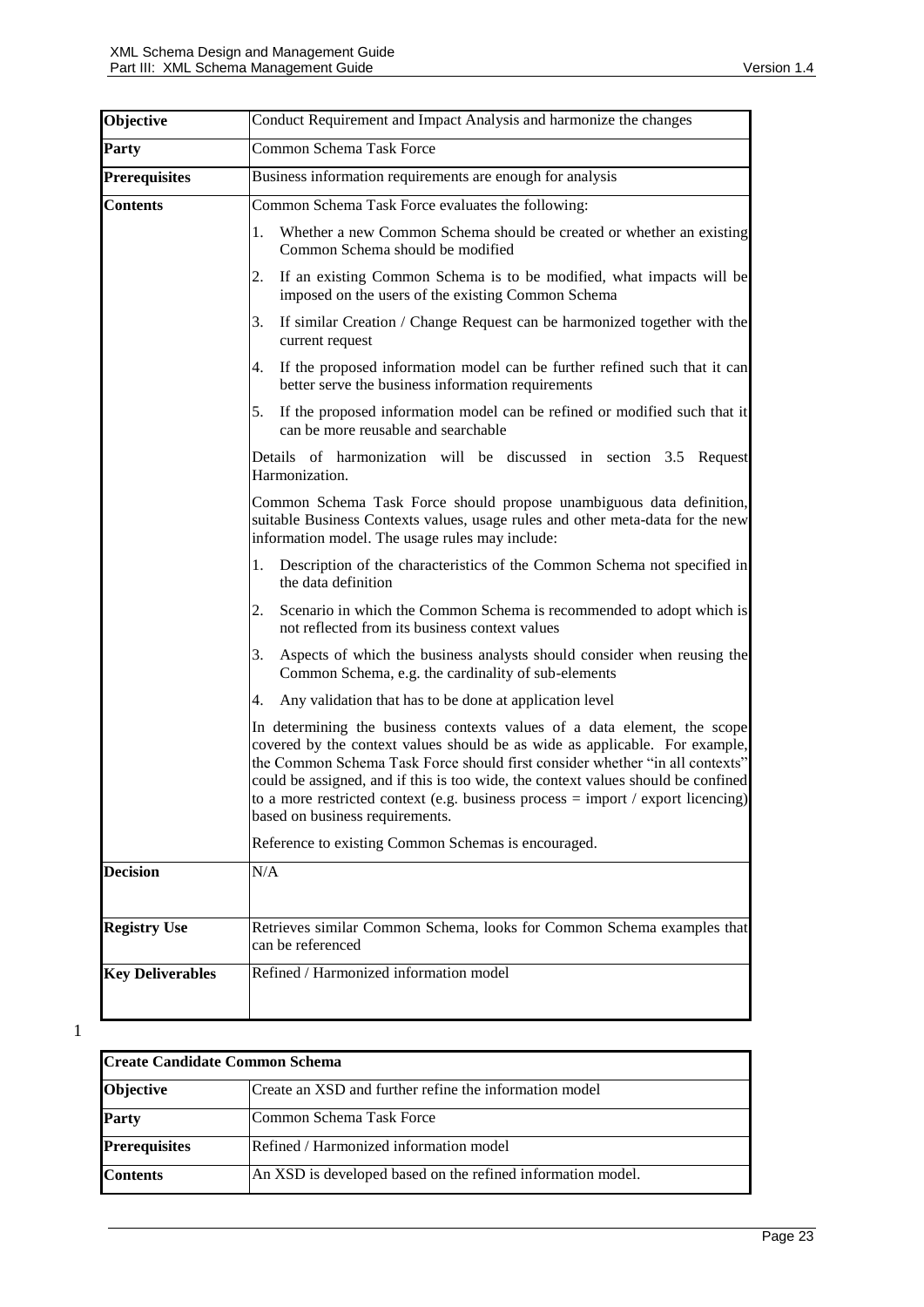|                         | The usage rules for the Common Schema are also supplemented in this activity. |
|-------------------------|-------------------------------------------------------------------------------|
| <b>Decision</b>         | N/A                                                                           |
| <b>Registry Use</b>     | N/A                                                                           |
| <b>Key Deliverables</b> | Candidate Common Schema                                                       |

#### <span id="page-23-0"></span>2 *3.4.5. Common Schema Review Phase*

3 The objectives of the Common Schema Review Phase are for the Common Schema Liaison Officers 4 and the XMLCG to review the candidate Common Schema, and for the XMLCG to approve the candidate Common Schema. 5 candidate Common Schema.

- 7 **Input**: Candidate Common Schema including the refined information model and the XSD
- 8 **Output**: Approved candidate Common Schema / Comments on the candidate Common Schema
- 9
- 10 The following tables summarize the Objectives, Parties, Prerequisites, Contents, Decisions, Registry
- 11 Use and Key Deliverables of major activities in this phase. Simple and intuitive activities will not be
- 12 covered here.

| Review Candidate Common Schema by Common Schema Liaison Officers |                                                                                                                                                                                                                                                                                                                                                                                                                                                                                                                                  |  |
|------------------------------------------------------------------|----------------------------------------------------------------------------------------------------------------------------------------------------------------------------------------------------------------------------------------------------------------------------------------------------------------------------------------------------------------------------------------------------------------------------------------------------------------------------------------------------------------------------------|--|
| Objective                                                        | Common Schema Liaison Officers review and comment on the candidate<br>Common Schema and indicate their preferences on the maturity level                                                                                                                                                                                                                                                                                                                                                                                         |  |
| Party                                                            | <b>Common Schema Liaison Officers</b>                                                                                                                                                                                                                                                                                                                                                                                                                                                                                            |  |
| <b>Prerequisites</b>                                             | Candidate Common Schema                                                                                                                                                                                                                                                                                                                                                                                                                                                                                                          |  |
| <b>Contents</b>                                                  | When a complete candidate Common Schema is produced, the Common<br>Schema Task Force will request the Common Schema Liaison Officers to<br>review the candidate Common Schema and to indicate whether its maturity<br>level should be set to 1 (Recommended for reuse) or 0 (Agreed in principle)                                                                                                                                                                                                                                |  |
|                                                                  | The Common Schema Liaison Officers review the candidate Common Schema<br>and provide comments in the following areas :                                                                                                                                                                                                                                                                                                                                                                                                           |  |
|                                                                  | the integrity of the candidate Common Schemas: The Common Schema<br>1.<br>Liaison Officers are expected to check whether the definition, naming and<br>usage contexts of the candidate Common Schema are appropriate and, if<br>their B/D needs to use that data element in their business, whether their<br>B/D can exchange data in accordance with the representation (together<br>with usage rules) of the candidate Common Schema at system interfaces<br>that interact with the systems of other B/Ds or external parties. |  |
|                                                                  | the maturity level of the Common Schema: The Common Schema Liaison<br>2.<br>Officers would also be requested to indicate their preferences on the<br>maturity grading for that candidate Common Schema. Considerations for<br>indicating such preference are explained in section 3.2                                                                                                                                                                                                                                            |  |
|                                                                  | All the above comments will be sent to Common Schema Task Force for<br>evaluation. If room of improvement is raised by the Common Schema Liaison<br>Officers, the process will loop back to the Development Phase and the<br>Common Schema Task Force should refine the candidate Common Schema                                                                                                                                                                                                                                  |  |
| <b>Decision</b>                                                  | $\rm N/A$                                                                                                                                                                                                                                                                                                                                                                                                                                                                                                                        |  |
| <b>Registry Use</b>                                              | N/A                                                                                                                                                                                                                                                                                                                                                                                                                                                                                                                              |  |
| <b>Key Deliverables</b>                                          | <b>Comments from Common Schema Liaison Officers</b>                                                                                                                                                                                                                                                                                                                                                                                                                                                                              |  |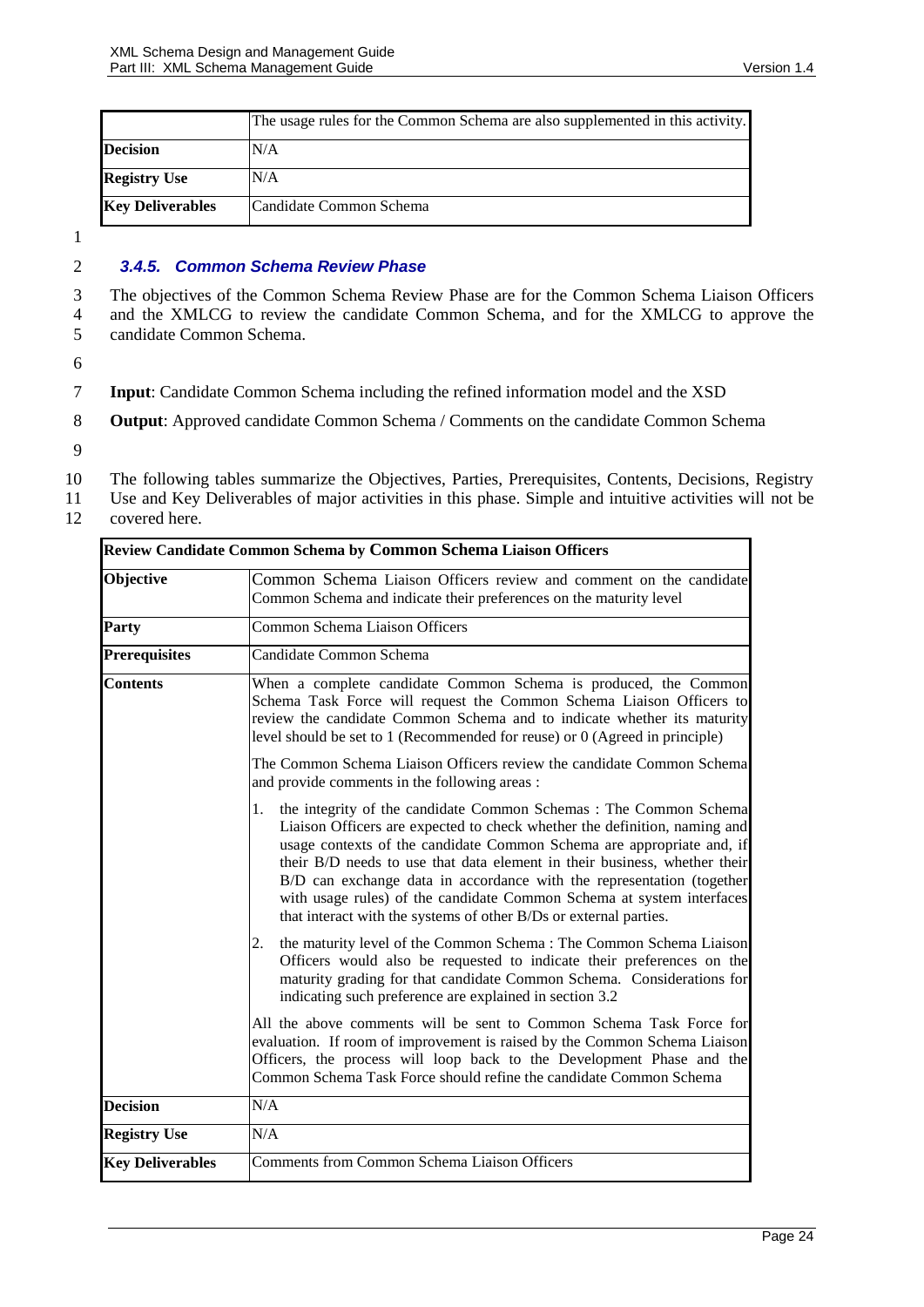| Review and Approve the Candidate Common Schema by XMLCG |                                                                                                                   |  |
|---------------------------------------------------------|-------------------------------------------------------------------------------------------------------------------|--|
| Objective                                               | XMLCG reviews the candidate Common Schema and decides to approve or<br>reject the schema                          |  |
| Party                                                   | XMLCG                                                                                                             |  |
| <b>Prerequisites</b>                                    | Candidate Common Schema which has taken into consideration comments<br>from the Common Schema Liaison Officers    |  |
| <b>Contents</b>                                         | The XMLCG reviews the integrity of the candidate Common Schemas and<br>approves it if appropriate.                |  |
| <b>Decision</b>                                         | [Approve] >>> IFCG Standing Office notifies Submitting Group of the<br>Approval and proceeds to Publication Phase |  |
|                                                         | [Reject] >>> IFCG Standing Office provides Comments to Submitting Group]                                          |  |
| <b>Registry Use</b>                                     | N/A                                                                                                               |  |
| <b>Key Deliverables</b>                                 | Approved Candidate Common Schema                                                                                  |  |

2

#### <span id="page-24-0"></span>3 *3.4.6. Publication Phase*

4 The objective of this phase is to publish the approved Common Schema and related information in the 5 Central Registry. After the publication, the ongoing support of the Common Schema begins.

- 6
- 7 **Input**: Approved candidate Common Schema
- 8 **Output**: Common Schema and related controlled vocabularies published in the Central Registry
- 9

10 The following tables summarize the Objectives, Parties, Prerequisites, Contents, Decisions, Registry

11 Use and Key Deliverables of major activities in this phase. Simple and intuitive activities will not be 12 covered here.

|                      | <b>Publish Common Schema to Registry</b>                                                                                                                                                                                                                                                                                                                                                                                                                                                                                          |  |  |
|----------------------|-----------------------------------------------------------------------------------------------------------------------------------------------------------------------------------------------------------------------------------------------------------------------------------------------------------------------------------------------------------------------------------------------------------------------------------------------------------------------------------------------------------------------------------|--|--|
| Objective            | Publish the approved Common Schema and associated controlled vocabularies<br>to the Central Registry for user reference                                                                                                                                                                                                                                                                                                                                                                                                           |  |  |
| Party                | <b>IFCG</b> Standing Office                                                                                                                                                                                                                                                                                                                                                                                                                                                                                                       |  |  |
| <b>Prerequisites</b> | Candidate Common Schema is approved                                                                                                                                                                                                                                                                                                                                                                                                                                                                                               |  |  |
| Contents             | Publish the XSD, information model, and associated controlled vocabularies to<br>the Central Registry.<br>If a new version of an existing Common Schema is published, all registered<br>users of all previous versions should be notified. The modified Common<br>Schema may be reused by other Common Schemas; in such cases, the<br>registered users of those Common Schemas should also be notified. (Note :<br>There is no need to change those Common Schemas unless the users<br>themselves find a business need to do so.) |  |  |
|                      | Take appropriate actions to handle the older version of the Common Schema,<br>e.g. qualify its maturity level to indicate that the old Common Schema now has<br>a newer version. All older versions should be accessible to project teams. The<br>way to handle older versions is implementation dependent.                                                                                                                                                                                                                       |  |  |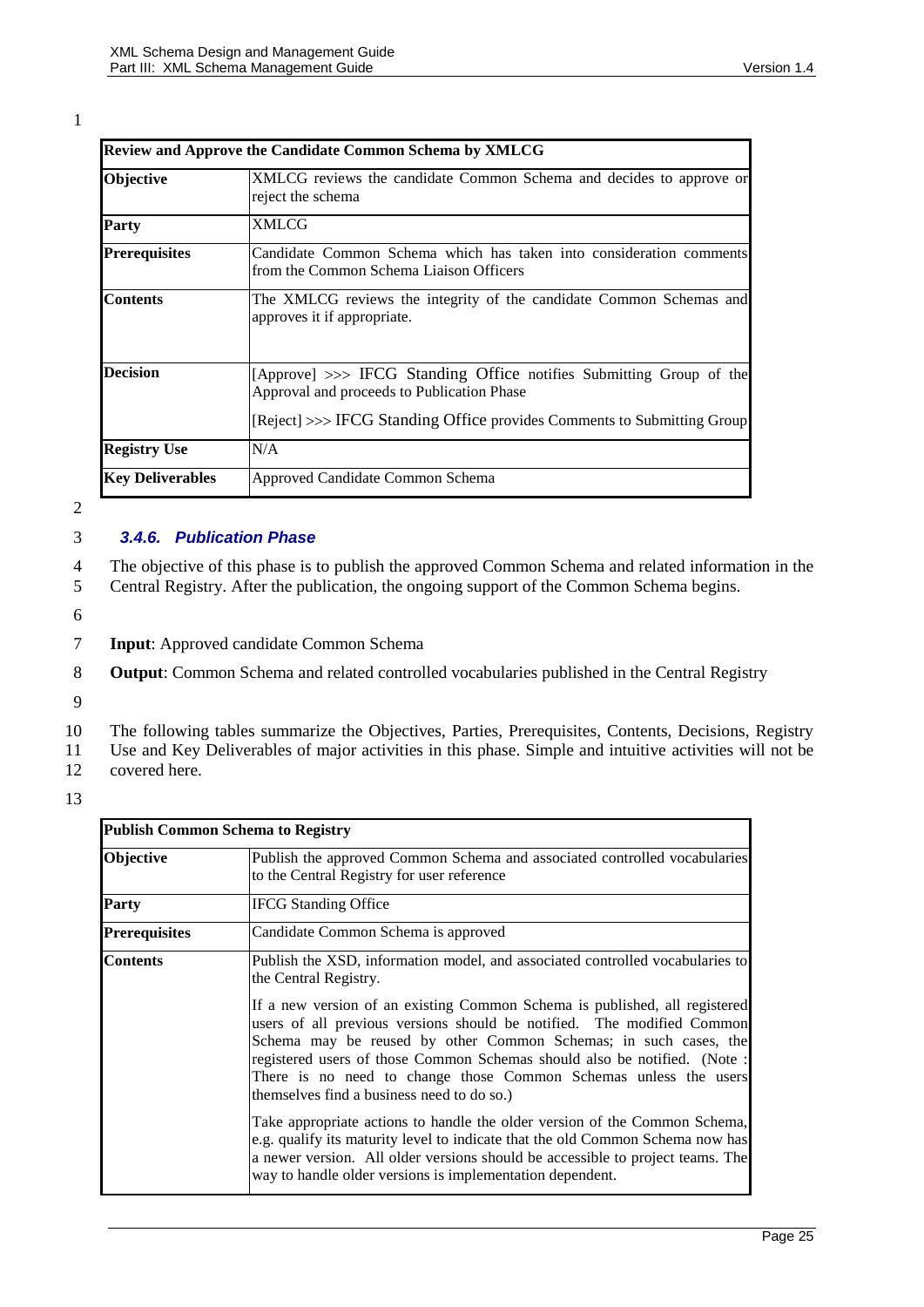| <b>Decision</b>         | N/A                                                                                                             |  |
|-------------------------|-----------------------------------------------------------------------------------------------------------------|--|
| <b>Registry Use</b>     | Publication of Common Schema and related information                                                            |  |
| <b>Key Deliverables</b> | Common Schema, management information and relevant controlled<br>vocabularies published in the Central Registry |  |

#### <span id="page-25-1"></span><span id="page-25-0"></span>**3.5. Request Harmonization**

 This section intends to further explain the harmonization procedures. The purpose of request harmonization is to take related Common Schema Creation / Change Requests submitted by different domains, plus the requirements from members of the Common Schema Task Force, identify 6 differences and similarities between the requests / requirements and relevant Common Schemas, and produce a single, cross-domain solution. The formulated Common Schema can cover all the business produce a single, cross-domain solution. The formulated Common Schema can cover all the business requirements of the related requests and Common Schemas. The harmonization is very critical in the Common Schema Management Process. Hence particular attention is given to it.

 The harmonization process comes under the Common Schema Development Phase. It begins when the Common Schema Task Force has completed the preliminary assessment and has conducted requirement and impact analysis. Harmonization focuses on business requirements and identification of similarities and differences. The similarities can be grouped or merged together, while the differences may appear as optional parts in the new Common Schema.

 Consultation of the Common Schema Liaison Officers may be required during the process. This consultation aims at gathering more specific requirements / comments for the harmonization.

It is seldom possible to produce a Common Schema that perfectly fits the existing systems of all B/Ds.

However, without agreeing on Common Schemas, it is almost impossible to effectively implement and

deliver joined-up e-government services. There has to be compromises among B/Ds and these

compromises have to be managed in a pragmatic way in the harmonization process. B/Ds should share

a common culture and vision in relation to Common Schemas.

#### <span id="page-25-2"></span>*3.5.1. Detailed Harmonization Flow*

The following diagram illustrates in details what steps are included in the harmonization process.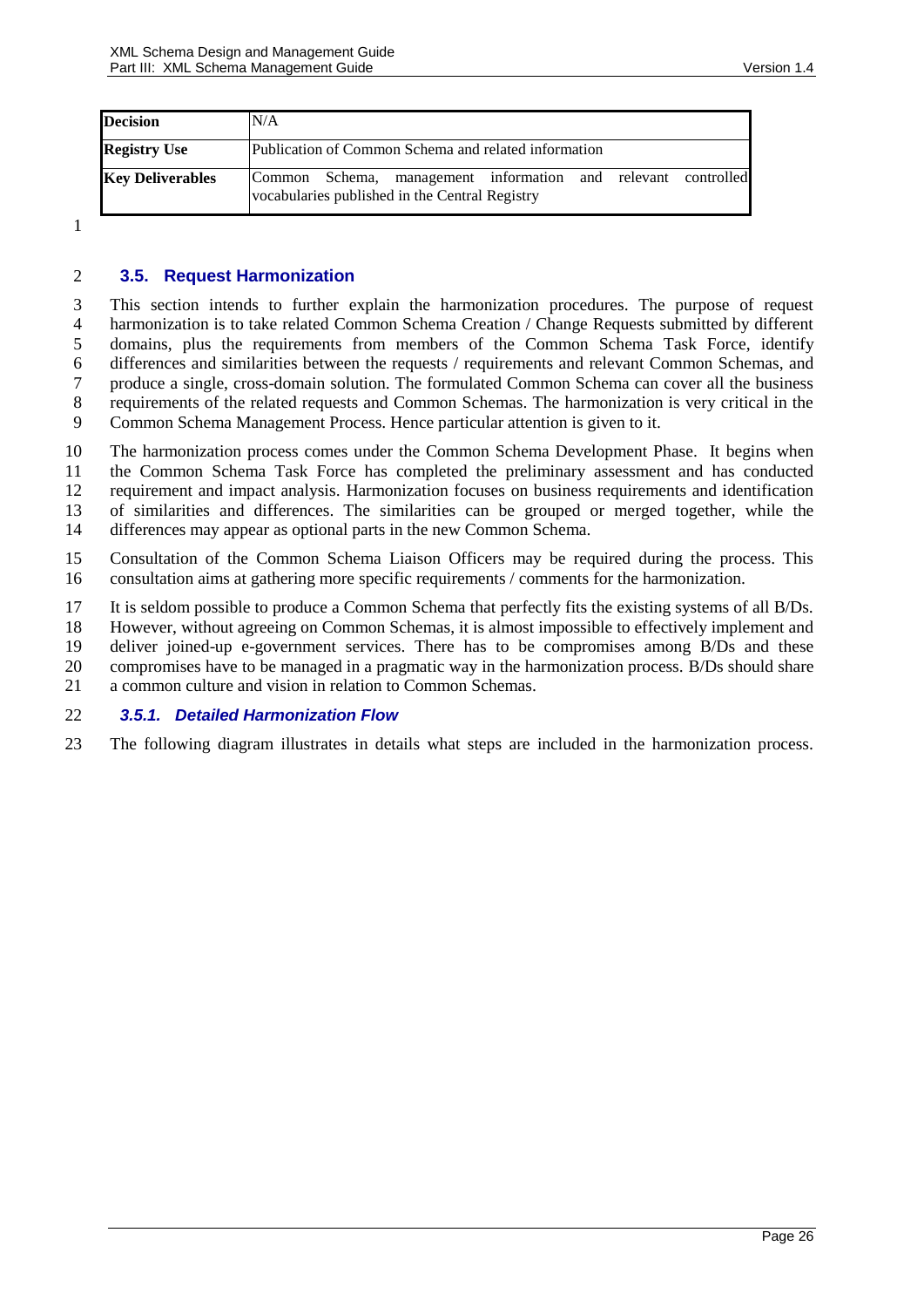#### 1 Harmonization Process



- 2
- 

3 Figure 3-6: Harmonization Process

- 4 **Remarks**: Red arrow implies the activities require access of the Central Registry
- 5

#### <span id="page-26-0"></span>6 *3.5.2. Major Activities*

7 The following tables summarize the Objectives, Parties, Prerequisites, Contents, Decisions, Registry 8 Use and Key Deliverables of major activities in this process:

|                      | <b>Search for Similar Requests / Schemas</b>                                                                                                                               |  |
|----------------------|----------------------------------------------------------------------------------------------------------------------------------------------------------------------------|--|
| Objective            | Search for similar Common Schema Creation / Change Requests, similar<br>requirements from members of the Common Schema Task Force, and<br>Common Schemas for harmonization |  |
| Party                | Common Schema Task Force                                                                                                                                                   |  |
| <b>Prerequisites</b> | Requirement / Impact analysis begins                                                                                                                                       |  |
| <b>Contents</b>      | Similar Common Schema Creation / Change Requests should be checked<br>before the harmonization process can proceed.                                                        |  |
|                      | Below are some guidelines for searching similar Common Schema Creation /<br><b>Change Requests:</b>                                                                        |  |
|                      | The requests had not been approved<br>1.                                                                                                                                   |  |
|                      | The requests propose a similar structure / data type as that of the current<br>2.<br>request                                                                               |  |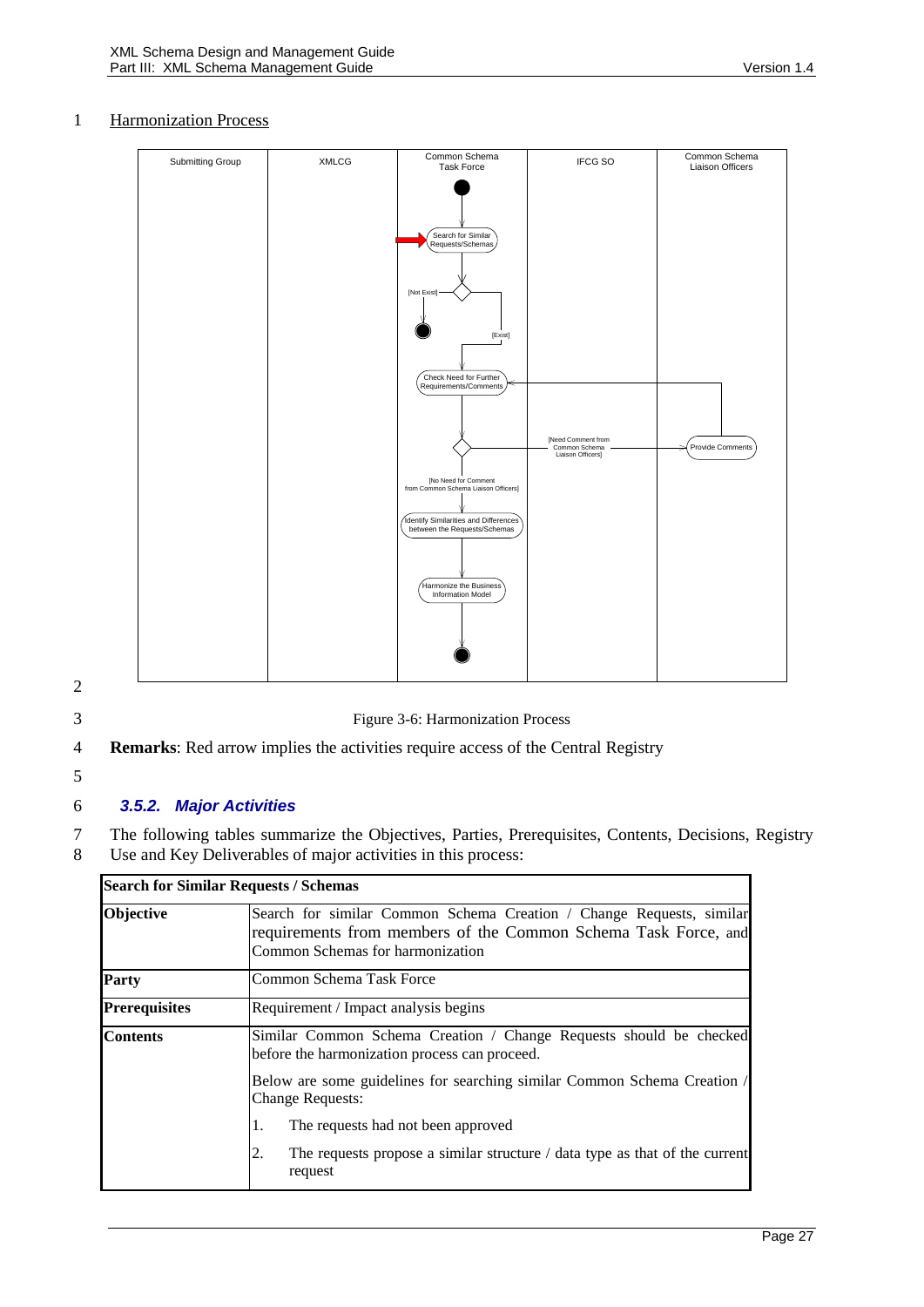|                         | 3.<br>The requests share similar usage, e.g. in terms of business contexts                                                                                                                                                                                                           |  |  |  |
|-------------------------|--------------------------------------------------------------------------------------------------------------------------------------------------------------------------------------------------------------------------------------------------------------------------------------|--|--|--|
|                         | The Common Schema Task Force should also try to find compatible Common<br>Schemas in the Central Registry, which can provide additional reference<br>material to the harmonization. Moreover, these compatible Common Schemas<br>can be harmonized with the requests if appropriate. |  |  |  |
|                         | Section 5.4.1 provides considerations for searching the relevant Common<br>Schemas.                                                                                                                                                                                                  |  |  |  |
|                         | Members of the Common Schema Task Force should also voice out their<br>individual requirements over the concerned data element.                                                                                                                                                      |  |  |  |
| <b>Decision</b>         | N/A                                                                                                                                                                                                                                                                                  |  |  |  |
| <b>Registry Use</b>     | Search for compatible Common Schemas                                                                                                                                                                                                                                                 |  |  |  |
| <b>Key Deliverables</b> | Similar Common Schema Creation / Change Request, compatible Common<br>Schemas, similar requirements from members of the Common Schema<br><b>Task Force</b>                                                                                                                           |  |  |  |

| <b>Identify Similarities and Differences between the Requests / Schemas</b> |                                                                                                                                                                                                     |  |
|-----------------------------------------------------------------------------|-----------------------------------------------------------------------------------------------------------------------------------------------------------------------------------------------------|--|
| <b>Objective</b>                                                            | To identify similarities and differences between the similar Creation / Change<br>Requests, similar requirements from members of the Common Schema<br>Task Force, and the compatible Common Schemas |  |
| <b>Party</b>                                                                | Common Schema Task Force                                                                                                                                                                            |  |
| <b>Prerequisites</b>                                                        | Enough requirements / comments have been gathered                                                                                                                                                   |  |
| <b>Contents</b>                                                             | Similarities and differences (e.g. data restrictions or structure of the data<br>elements) are identified.                                                                                          |  |
| <b>Decision</b>                                                             | N/A                                                                                                                                                                                                 |  |
| <b>Registry Use</b>                                                         | N/A                                                                                                                                                                                                 |  |
| <b>Key Deliverables</b>                                                     | Similarities and differences among similar Creation / Change Requests and<br>compatible Common Schemas                                                                                              |  |

|                      | <b>Harmonize the Business Information Model</b>                                                                                                                                              |  |
|----------------------|----------------------------------------------------------------------------------------------------------------------------------------------------------------------------------------------|--|
| Objective            | Harmonize the relevant requests / requirements / Common Schema into a single<br>information model                                                                                            |  |
| <b>Party</b>         | Common Schema Task Force                                                                                                                                                                     |  |
| <b>Prerequisites</b> | Similarities and differences among similar Creation / Change Requests, similar<br>requirements from members of the Common Schema Task Force, and<br>compatible Common Schemas are identified |  |
| <b>Contents</b>      | Create a new information model based on the harmonization guidelines below:                                                                                                                  |  |
|                      | Similarities across the requests / schemas are grouped or merged in the<br>1.<br>new information model                                                                                       |  |
|                      | Differences across the requests / schemas can appear as optional<br>2.<br>components in the new information model                                                                            |  |
|                      | After consulting relevant parties, data structures that are no longer<br>3.<br>necessary for the cross-domain solution can be omitted in the new<br>information model                        |  |
|                      | The new business contexts should cover all those required by the requests<br>4.                                                                                                              |  |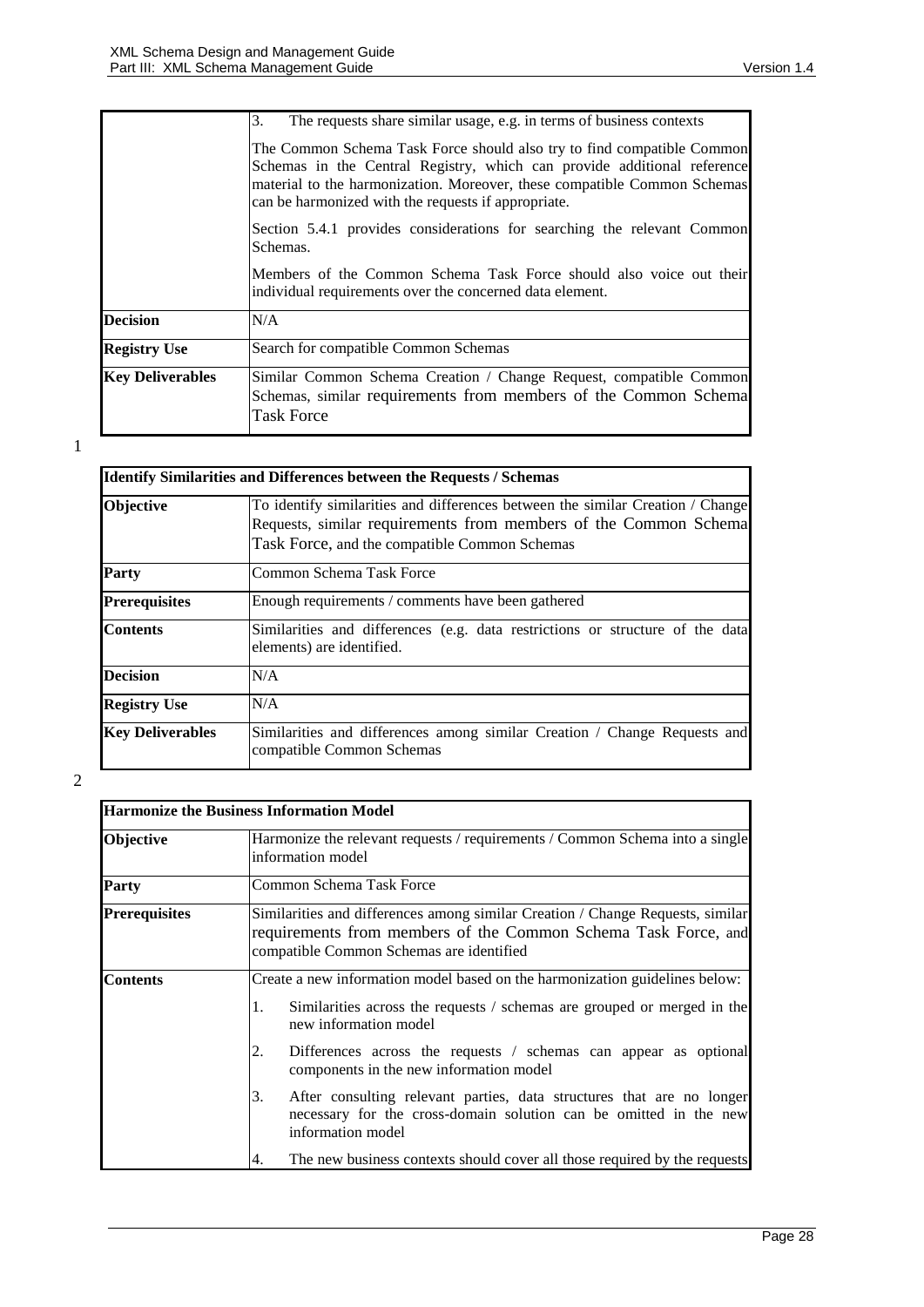|                         | schemas                     |
|-------------------------|-----------------------------|
| <b>Decision</b>         | N/A                         |
| <b>Registry Use</b>     | N/A                         |
| <b>Key Deliverables</b> | Harmonized Information Mode |

#### <span id="page-28-0"></span>**3.6. Handling Requests to Retire a Common Schema**

 Upon receiving a request from a project team for retiring a Common Schema, the IFCG Standing Office should assess the justification made by the project team and the impact of the proposed retirement and, if considered appropriate, consult the Common Schema Liaison Officers and all registered users of the Common Schema. (Like a project team, the IFCG Standing Office can also initiate a retirement request where appropriate.) If the Common Schema Liaison Officers indicate no objection, taking into consideration the views of the registered users of the Common Schema, the request should be submitted to the XMLCG for approval. If the retirement is approved by the XMLCG, all versions of the Common Schema will be removed from the Approved Common Schema section in the Central Registry, and transferred to the Retired Common Schema section. All users of the Common Schema will be notified.

 In principle, if the Common Schema is in use by multiple B/Ds or the maturity level is at 1 or above, there should be little reason for retiring the Common Schema.

#### <span id="page-28-2"></span>**3.7. Handling Requests to Change Controlled Vocabularies**

 Upon receiving a request from project teams to change certain controlled vocabularies (e.g., a code list), the IFCG Standing Office should assess which Common Schemas are affected (i.e. which Common Schemas have used the controlled vocabulary) and consult the Common Schema Liaison Officers and all registered users of the affected Common Schemas. If the Common Schema Liaison Officers indicate no objection, taking into consideration the views of the registered users of the affected Common Schemas, the request should be submitted to the XMLCG for approval.

#### <span id="page-28-3"></span>**3.8. Periodic Review of the Maturity Level of Common Schemas**

 The Common Schemas with maturity level at 0 or 1 should be reviewed periodically (every 6 to 12 months) to assess if their maturity level can be promoted to the next higher level. The review should be conducted in accordance with the criteria specified in section [3.2](#page-10-0)

#### <span id="page-28-1"></span>**3.9. Support of Multiple Versions of Common Schemas**

 A Common Schema may have multiple versions published in the Central Registry if the Common Schema has undergone approved changes. In respect of support on these different versions, the IFCG Standing Office will only handle Creation / Change Request against the latest version of the Common Schema and will only answer questions regarding the latest two versions of the Common Schema.

- Although multiple versions of a Common Schema will be accessible from the Central Registry, it is
- recommended that new projects use the latest version of a Common Schema, when appropriate.
- Note that it is not necessary to enhance an existing Project Schema to synchronize with the latest
- versions of the Common Schemas adopted by the Project Schema. The enhancement of an existing
- Project Schema should be driven by business needs, e.g. to update a Project Schema to meet new
- business requirements.

#### <span id="page-28-4"></span>**3.10. Registration of the Reuse of Common Schemas**

- Once project teams decide to adopt a certain Common Schema, they should register the reuse of that
- Common Schema. During reuse registration, project teams have to provide the following information: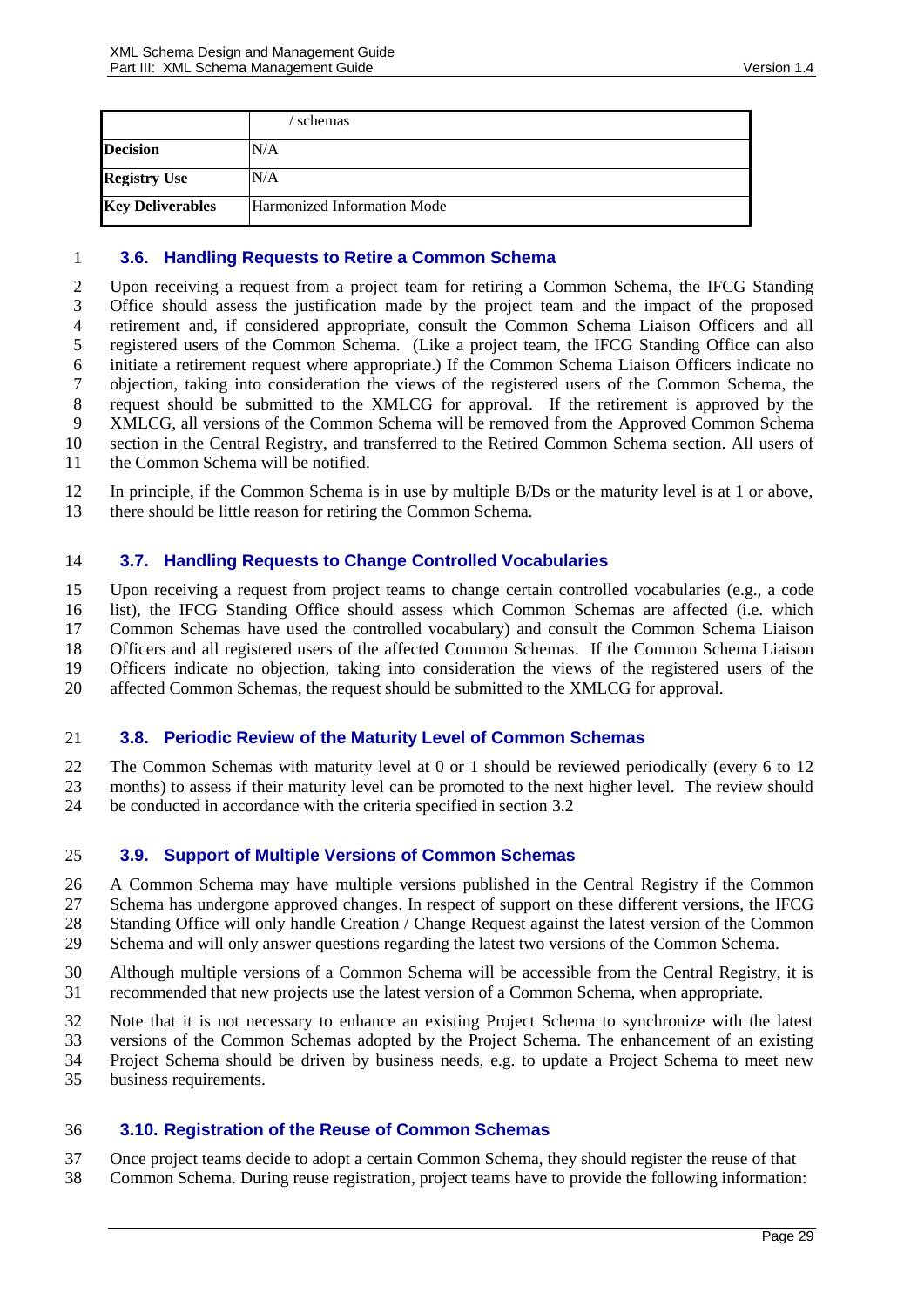- 1 Project name and description
- 2 **Business contexts of the joined-up project using the Common Schema**
- 3 **•** Related B/Ds or business groups
- 4 Contact information for the project (e.g. contact officer, officer's post, telephone number, email address)
- $\begin{array}{c} 5 \\ 6 \end{array}$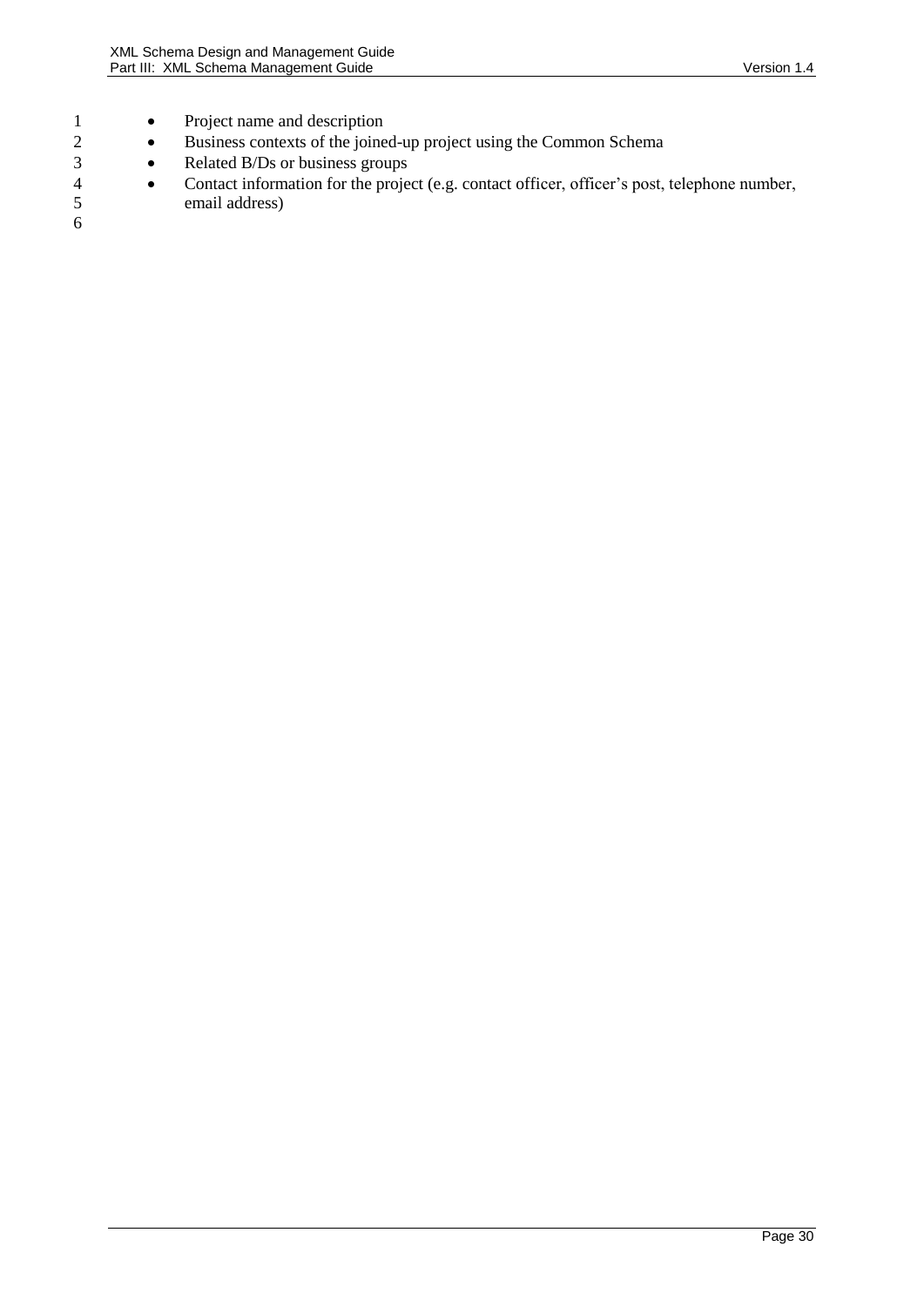## <span id="page-30-0"></span>4. Project Schema Management

 During project development, project teams are highly recommended to establish a Project Registry to facilitate the management of modelling artifacts (i.e., the process and information models, the XSDs, 4 and the controlled vocabularies) produced in the design process. The Project Registry serves as a single point of reference for the different project teams working for different business partners involved in the same joined-up service. The project teams may negotiate among themselves and appoint one party to manage the Project Registry. This management office can be a standing office serving the entire life cycle of the joined-up service. Since Project Schemas are an integral part of a project's system documentation, just like design specification, source code, etc., the Project Registry should sustain throughout the project maintenance stage, supporting all subsequent enhancements to the project.

- Since Project Schemas may affect a system's future integration with the systems of other B/Ds and
- external parties, project teams are recommended to share Project Schemas with other B/Ds and external parties where relevant.
- Such sharing also allows other project teams working on similar initiatives to share best practices and reusable schemas, thus maximizing the reuse of schemas.
- In order to maintain a consistent way for searching reusable data elements in Project Registries,
- project teams are highly recommended to use the data modelling spreadsheet provided in the Central
- Registry to organize the dictionary of data elements. It is important for projects to adopt a common
- data dictionary format to ease searching, access, and understanding of Project Schemas by different
- project teams. At least, the project team should use the same data element attributes specified in
- Sectio[n 5.4](#page-31-4) when it chooses to develop its own data dictionary instead of using the spreadsheet
- provided in the Central Registry.
- Project teams should also ensure that the content of their Project Registries are up-to-date.
- To facilitate the sharing of Project Schemas among e-government project teams, project teams are
- recommended to register their projects on a centrally maintained list of XML projects. This list
- provides links to the Project Schemas and other information of various joined-up service projects for
- reference by all parties.
- If a project has adopted process models and information models / XML schemas from industry
- standards (e.g. xCBL has been adopted for e-procurement) and has defined no additional Project
- Schema, then project teams do not necessarily have to setup their own Project Registry. In such cases,
- they may register their project on the centrally maintained list of XML projects mentioned above and
- specify that they have adopted a particular version of an industry standard in their project.
-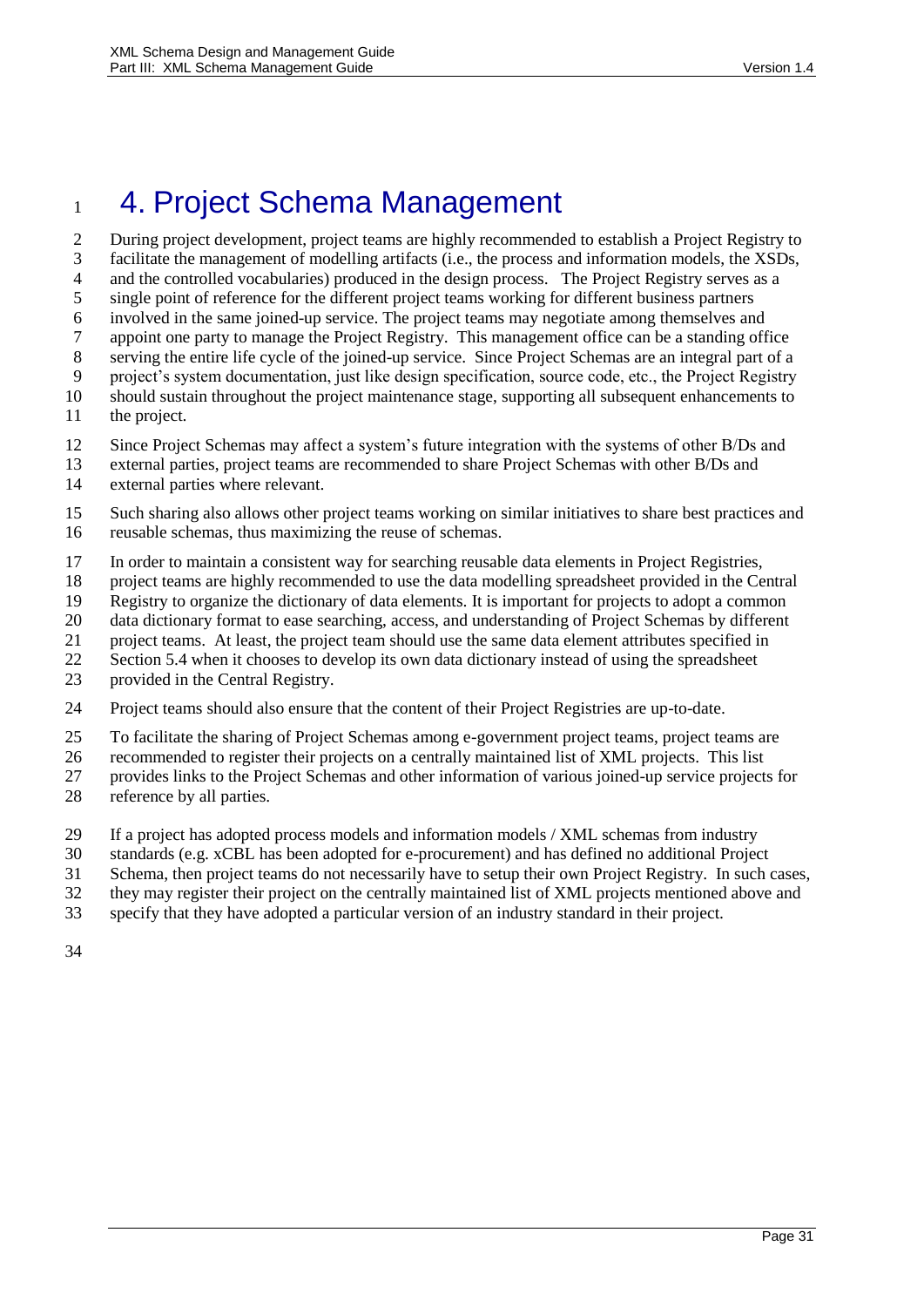## <span id="page-31-0"></span>1 5. The Central Registry

<span id="page-31-1"></span>**5.1. Objects Registered in the Central Registry**

### The following types of objects are registered in the Central Registry: 1. Common Schemas (i.e. the information model and XSD of the concertedly aligned data elements) with associated administrative information (such as maturity level, which projects are using that Common Schema, etc.) 2. Controlled Vocabularies used by the Common Schemas 3. XML Projects Within the Central Registry, the Common Schemas are maintained using a data dictionary. **5.2. Functions of the Central Registry** The Central Registry is mainly used by e-government project teams. The information in the Central Registry is maintained by an administrator, which is staffed by the IFCG Standing Office.

- <span id="page-31-2"></span>The Central Registry provides the following core functions:
- 1. Facilitates the administrator to register Common Schemas and their associated controlled vocabularies
- 2. Facilitates the administrator to maintain administrative information associated with the Common Schemas (e.g. the maturity level of a Common Schema)
- 3. Facilitates the registration of projects using a particular Common Schema
- 4. Facilitates the registration of XML projects. The information registered include the project's namespaces, the location of the project's Project Registry (if it is openly accessible), and the industry standards adopted by the project
- 5. Facilitates project teams to access Common Schemas and their associated controlled vocabularies
- 6. Facilitates project teams to check whether a namespace is in use by another project

### <span id="page-31-3"></span>**5.3. Implementing the Central Registry**

- The content of the Central Registry can be stored in many ways ranging from a collection of spreadsheets and files to a database. The content can be presented as static content over the Web or they can be presented as dynamic content generated in response to a user enquiry.
- 
- Since the Central Registry is mainly for human use, it should provide a convenient user interface. The
- sophistication of the user interface very much depends on the volume and nature of information being maintained in the registry. Programmatic interfaces such as UDDI or ebXML Registry Service are
- considered beyond the scope of this context.

### <span id="page-31-4"></span>**5.4. Data Element Attributes Maintained in the Common Schema Data Dictionary**

- The attributes of a data element maintained in the Common Schema data dictionary are listed in the following table. Most of these attributes come from the information model of that data element.
- The attributes can be broadly classified into the following categories :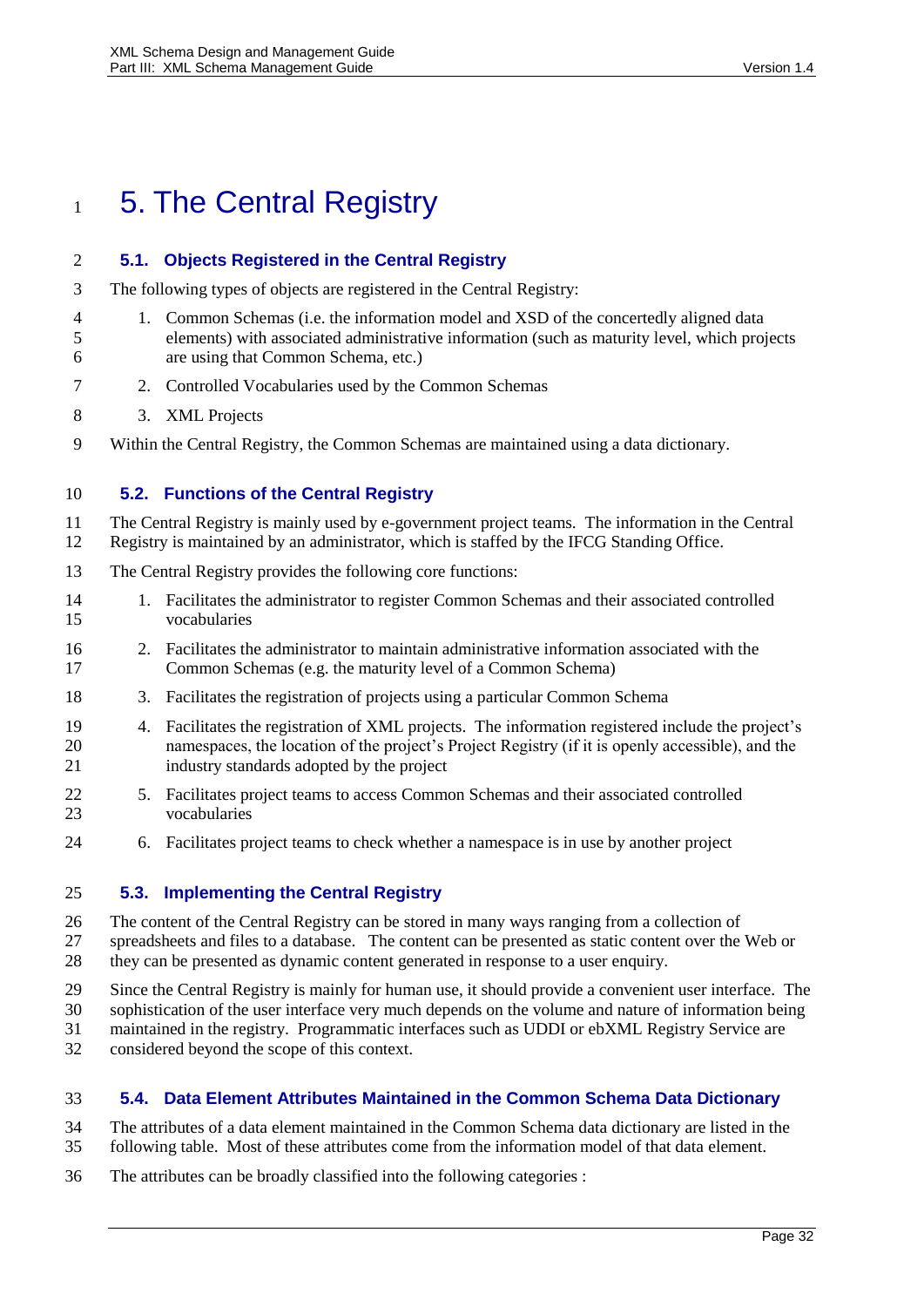- 1 identifying : attributes that are applicable for the identification of a data element
- 2 definitional : attributes that describe the semantic aspects of a data element
- 3 contextual : attributes that describe the business contexts where the data element would be 4 applicable
- 5 representational : attributes that describe representational aspects of a data element
- 6 administrative : attributes that describe management and control aspects of a data element
- 7
- 8 The last 2 columns indicate, for each data element, whether the content associated with that attribute:
- 9 is adapted from the original request that suggested the creation of that Common Schema; and
- 10 has to be agreed by the Common Schema Liaison Officers and the XMLCG.
- 11

| <b>Attribute</b><br><b>Name</b> | <b>Description</b>                                                                                                                                                                                   | <b>Adapted</b><br>from original<br>request | <b>Common Schema</b><br><b>Liaison Officers and</b><br><b>XMLCG</b> consulted |
|---------------------------------|------------------------------------------------------------------------------------------------------------------------------------------------------------------------------------------------------|--------------------------------------------|-------------------------------------------------------------------------------|
| <b>Identifying</b>              |                                                                                                                                                                                                      |                                            |                                                                               |
| Dictionary<br><b>Entry Name</b> | Official name of the Entry. Contains object class,<br>property term, and representation term. Used to<br>generate schema tag name                                                                    |                                            |                                                                               |
| Object Class                    | Identifies a set of ideas, abstractions, or things<br>in the real world that can be identified with<br>explicit boundaries and meaning, and whose<br>properties and behaviour follow the same rules. | Y                                          | Y                                                                             |
| Property Term                   | Identifies a peculiarity common to all members of<br>an object class                                                                                                                                 | Y                                          | Y                                                                             |
| <b>UID</b>                      | A language independent unique identifier of a<br>particular version of a data element                                                                                                                |                                            |                                                                               |
| <b>Business</b><br>Terms        | the synonym terms under which the data<br>element is commonly known as and used in<br>business. A data element may have several<br>business terms.                                                   | Y                                          | Y                                                                             |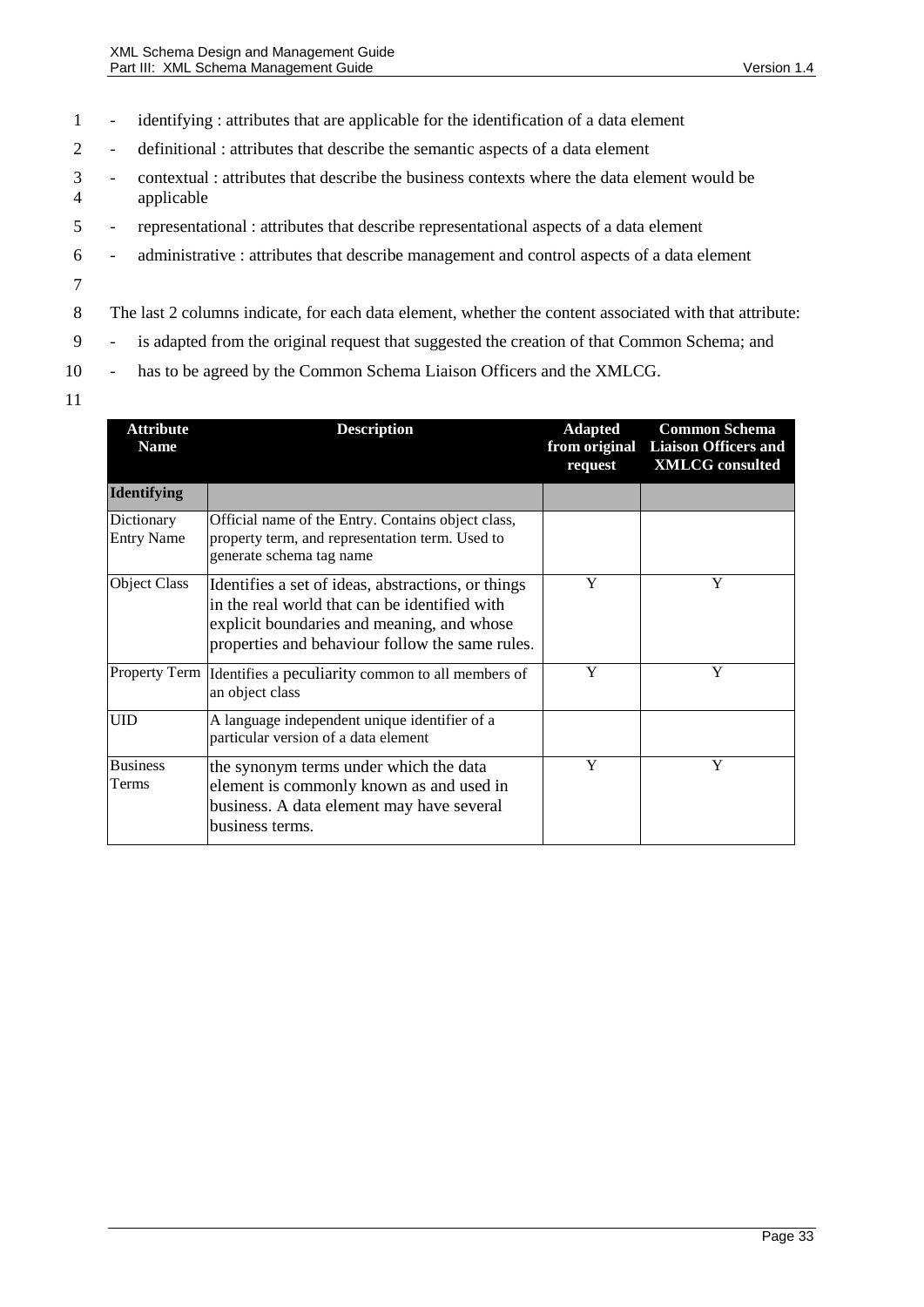| <b>Attribute</b><br><b>Name</b>              | <b>Description</b>                                                                                                                                                                                                                                                                                                                                    | <b>Adapted</b><br>from original<br>request | <b>Common Schema</b><br><b>Liaison Officers and</b><br><b>XMLCG</b> consulted |
|----------------------------------------------|-------------------------------------------------------------------------------------------------------------------------------------------------------------------------------------------------------------------------------------------------------------------------------------------------------------------------------------------------------|--------------------------------------------|-------------------------------------------------------------------------------|
| Version                                      | The version identifier of the model having syntax<br>"M.m". Evolution of a data element may<br>develop different versions of information<br>model, which are stored as separate dictionary<br>entries and identified by different UIDs. The<br>different versions of information model may<br>share the same Dictionary Entry Name and<br>definition. |                                            |                                                                               |
|                                              | "M" stands for major version number. Change of<br>major version number indicates structural change of<br>schema. An old system using the data element needs<br>to be upgraded before it can exchange data that is<br>based on the new version.                                                                                                        |                                            |                                                                               |
|                                              | "m" stands for minor version number. Change of<br>minor version number indicates adding of optional<br>element / attribute. An old system using the data<br>element does not need any upgrade in order to<br>exchange data that is based on the new version.                                                                                          |                                            |                                                                               |
| <b>BIE</b> Type                              | 3 possible types of BIE: BBIE, ASBIE, ABIE.                                                                                                                                                                                                                                                                                                           | Y                                          |                                                                               |
| <b>Definitional</b>                          |                                                                                                                                                                                                                                                                                                                                                       |                                            |                                                                               |
| Definition                                   | Statement that expresses the essential nature of a<br>data element and permits its differentiation from all<br>other data elements.                                                                                                                                                                                                                   | Y                                          | Y                                                                             |
| <b>Contextual</b>                            |                                                                                                                                                                                                                                                                                                                                                       |                                            |                                                                               |
| <b>Business</b><br>Process<br>Classification | The Business Process classification to which<br>the information model of this data element is<br>specific. (e.g. "health and safety clearance of<br>cargo").                                                                                                                                                                                          | Y                                          | Y                                                                             |
| Service /<br>Product<br>Classification       | The classification of products or services to<br>which the information model of this data<br>element is specific (e.g. "explosive materials" as<br>defined in UNSPSC [Universal Standard Product<br>and Service Specification]).                                                                                                                      | Y                                          | Y                                                                             |
| Industry<br>Classification                   | The vertical industries of the business partners<br>to which the information model of this data<br>element is specific (e.g. "water transport" as<br>defined in ISIC [International Standard Industrial<br>Classification]).                                                                                                                          | Y                                          | Y                                                                             |
| Geopolitical                                 | The geographical location to which the<br>information model of this data element (e.g. an<br>address) is specific (e.g. a region as defined in ISO<br>3166.2).                                                                                                                                                                                        | Y                                          | Y                                                                             |
| Official<br>Constraints                      | The legal and governmental constraints to<br>which the information model of this data<br>element is specific (e.g. Laws of Hong Kong Cap.<br>xxx, Civil Service Regulation No. xxx).                                                                                                                                                                  | Y                                          | Y                                                                             |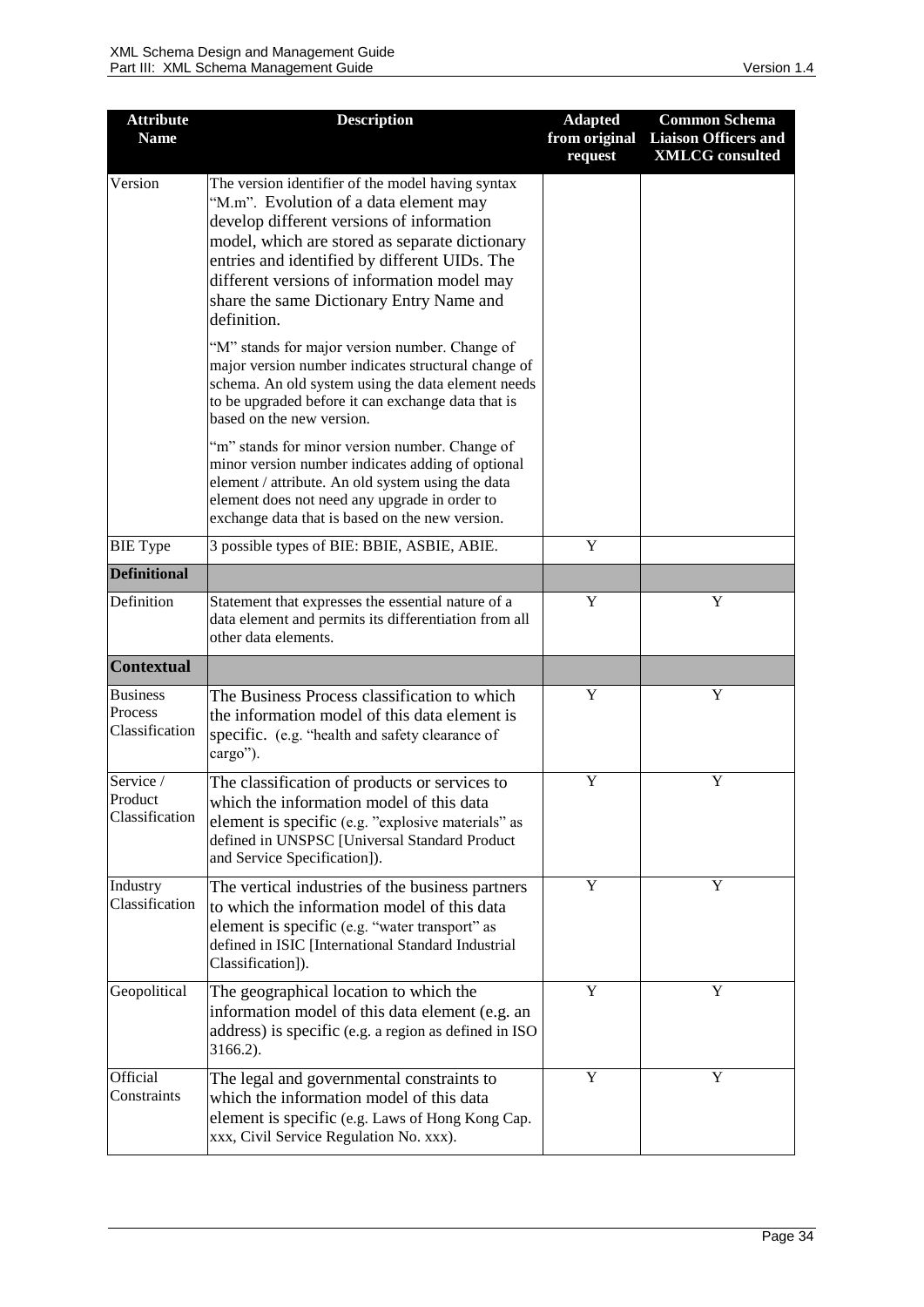| <b>Attribute</b><br><b>Name</b>           | <b>Description</b>                                                                                                                                                                                                                                                                                                                                                                                                                      | <b>Adapted</b><br>from original<br>request                                                                | <b>Common Schema</b><br><b>Liaison Officers and</b><br><b>XMLCG</b> consulted |
|-------------------------------------------|-----------------------------------------------------------------------------------------------------------------------------------------------------------------------------------------------------------------------------------------------------------------------------------------------------------------------------------------------------------------------------------------------------------------------------------------|-----------------------------------------------------------------------------------------------------------|-------------------------------------------------------------------------------|
| <b>Represen-</b><br>tational              |                                                                                                                                                                                                                                                                                                                                                                                                                                         |                                                                                                           |                                                                               |
| Term                                      | Representation   A description of how the data is represented<br>(e.g., 'text', 'code', 'date'). The actual<br>representation is the combination of a value<br>domain, data type, and, if necessary, a unit of<br>measure or a character set (i.e. a combination of<br>restrictions and supplementary components).                                                                                                                      | Y                                                                                                         | Y                                                                             |
| Cardinality                               | Number of occurrence of the aggregated data<br>element within its Object class in the form of "x.y"<br>(e.g. optional element with maximum occurrence of<br>1 is 01, optional element with no limitation on the<br>maximum occurrence is 0*).                                                                                                                                                                                           | Y                                                                                                         | Y                                                                             |
| Core<br>Component<br>Type                 | The Core Component Type of which the BBIE is<br>based. Applicable to BBIE only.                                                                                                                                                                                                                                                                                                                                                         | Y                                                                                                         |                                                                               |
| Type                                      | Primitive Data Primitive data type of the data element (e.g. string,<br>number, date, etc). Applicable to BBIE only.                                                                                                                                                                                                                                                                                                                    | Y                                                                                                         | Y                                                                             |
| Restrictions                              | Limitation on the data element described in textual<br>form (e.g. maximum length, permissible values<br>defined using an enumeration or a controlled code<br>list).                                                                                                                                                                                                                                                                     | Y                                                                                                         | Y                                                                             |
| URI to<br>Schema<br>Structure             | URI to a document with a diagram representing the<br>structure of the schema visually. It can optionally<br>contain XML sample for the schema.                                                                                                                                                                                                                                                                                          | Y<br>(The structure<br>of the data<br>element is<br>adapted from<br>the original<br>information<br>model) | Y<br>(Consulted on the<br>structure of the data<br>element)                   |
| Details of<br>Supplementary<br>Components | The following details for each necessary<br>supplementary component, depending on the<br>scenario and the representation term used :<br>Name of the supplementary component (e.g. the<br>currency code associated with an amount). Used<br>to generate XML attribute name<br>Default value of the supplementary component<br>if no value is specified in the XML document<br>Permissible values allowed other than the<br>default value | Y                                                                                                         | Y                                                                             |
| <b>Usage Rules</b>                        | General rules on the use of the schema (e.g. Chinese<br>content handling). Specific rules regarding the use in<br>particular business process should be described in<br>the project's documentations.                                                                                                                                                                                                                                   | Y                                                                                                         | Y                                                                             |
| Administra-<br>tive                       |                                                                                                                                                                                                                                                                                                                                                                                                                                         |                                                                                                           |                                                                               |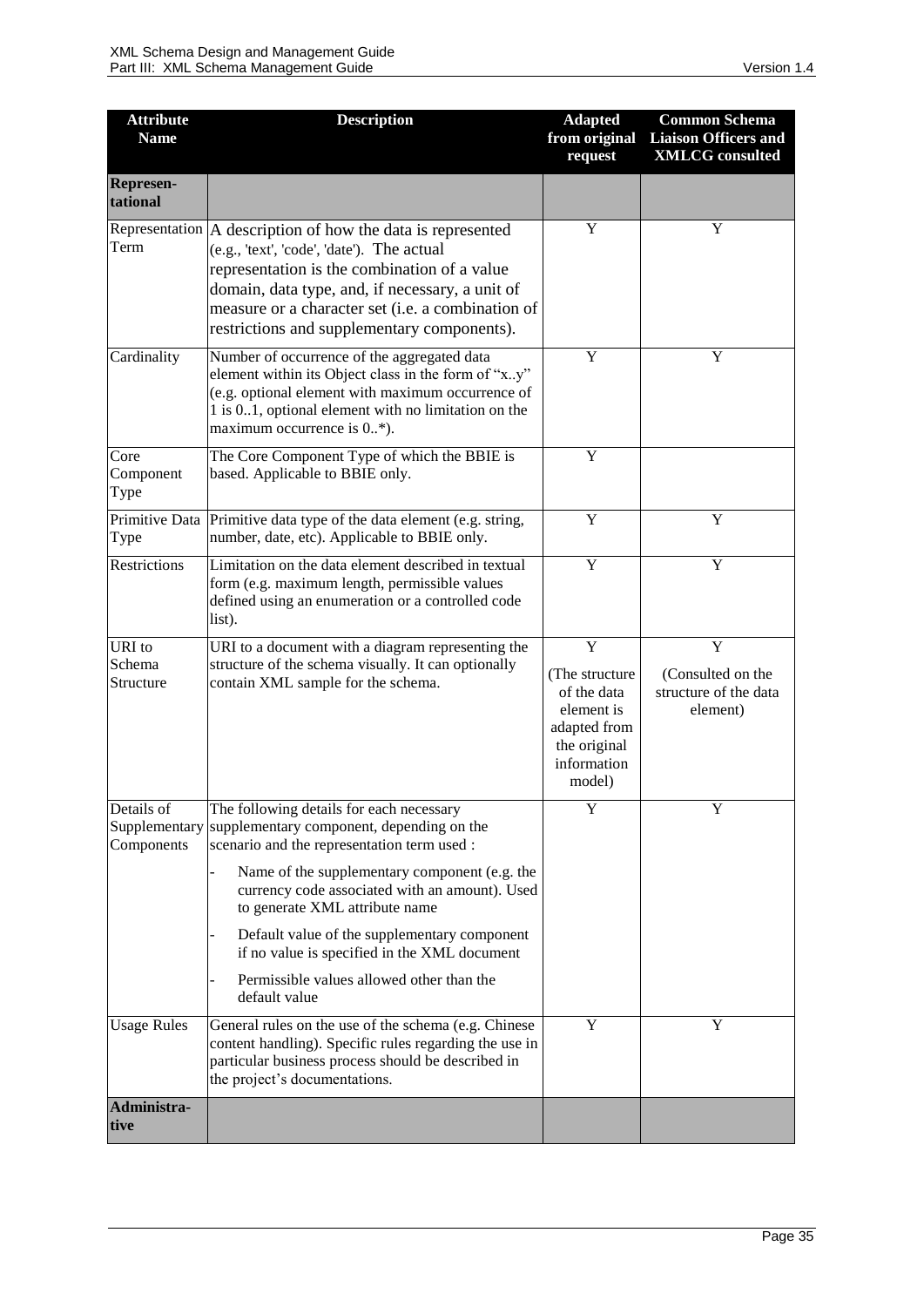| <b>Attribute</b><br><b>Name</b>         | <b>Description</b>                                                                                                                                            | <b>Adapted</b><br>from original<br>request | <b>Common Schema</b><br><b>Liaison Officers and</b><br><b>XMLCG</b> consulted |
|-----------------------------------------|---------------------------------------------------------------------------------------------------------------------------------------------------------------|--------------------------------------------|-------------------------------------------------------------------------------|
| <b>Related Data</b><br>Elements         | UID Reference to other Common Schemas (the<br>specific versions of other Common Schemas to be<br>exact) that this element is based on.                        | Y                                          |                                                                               |
|                                         | Maturity Level Reuse recommendation of the schema. 3 levels exist:<br>$0 -$ Agreed in principle, $1 -$ Recommended for reuse,<br>and $2 -$ Matured for reuse. |                                            | Y                                                                             |
| Maturity<br>Preference<br>Distribution  | Distribution of B/Ds' preference in maturity setting<br>when the Common Schema's maturity level is set to<br>1., e.g.<br>W/Z preferred level 0                |                                            |                                                                               |
|                                         | X/Z preferred level 1<br>Y/Z abstained                                                                                                                        |                                            |                                                                               |
| <b>Last Updated</b>                     | The date of last changes to the schema.                                                                                                                       |                                            |                                                                               |
| Originator                              | B/Ds and projects that triggered the creation of this<br>version of the schema (and their contact information)                                                | Y                                          |                                                                               |
| Projects<br>reusing the<br>data element | B/Ds and projects that registered reuse of the schema<br>(and their contact information)                                                                      |                                            |                                                                               |
| <b>XSD URI</b>                          | Reference to the XSD document                                                                                                                                 |                                            |                                                                               |
| Related<br>Documents<br><b>URI</b>      | Reference to documents from which definitional or<br>representational attributes originate                                                                    | Y                                          |                                                                               |

#### <span id="page-35-0"></span>2 *5.4.1. Searching Criteria for Common Schema*

3 Several steps in the management process require searching of relevant Common Schemas in the

4 Central Registry e.g. identifying relevant Common Schema during the harmonization process. Project

- 5 teams also need to search for reusable Common Schemas when they define data elements for their 6 projects.
- 7 Human judgment is required to determine which Common Schemas are relevant semantically.
- 8 However, the attributes in the information model may help to identify the relevant Common Schemas.
- 9 Keyword search may be applied on these attributes.
- 10 The following table suggests the attributes that may help in searching the Common Schemas.

| ٠ | ۰ |
|---|---|
|   |   |
|   |   |
|   |   |

| 11 | Table 5-1 Searching Criteria |
|----|------------------------------|
|    |                              |

| <b>Searching Criteria</b>           | <b>Attributes</b>                                   |
|-------------------------------------|-----------------------------------------------------|
| <b>Identifying Information</b>      | Business Term, Object Class, Property Term          |
| <b>Definitional Information</b>     | <b>Definition</b>                                   |
| <b>Contextual Information</b>       | All the contextual attributes                       |
| <b>Representational Information</b> | Core Component Type, Representation Term,           |
|                                     | Supplementary Component details                     |
| <b>Administrative Information</b>   | Maturity Level, Projects reusing the Common Schema. |